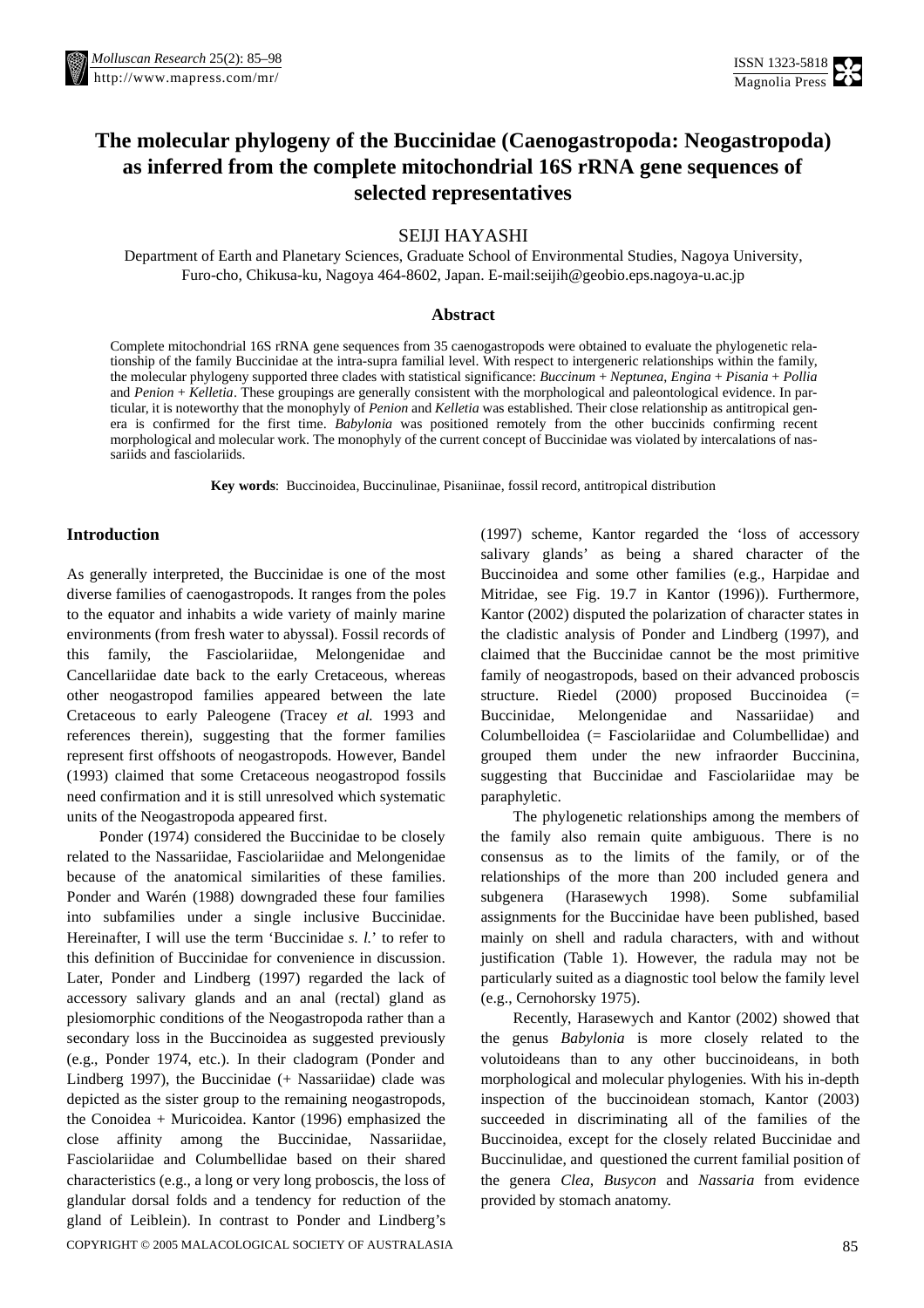|                   | Powell (1929, 1951)              | Kuroda et al. (1971)         | Vaught (1989)     | Higo <i>et al.</i> (1999) |
|-------------------|----------------------------------|------------------------------|-------------------|---------------------------|
| <b>Buccinum</b>   | Buccinidae                       | Buccininae                   | Buccininae        | Buccininae                |
| Neptunea          | Neptuneidae                      | Neptuneinae                  | Buccininae        | Neptuneinae               |
| Japeuthria        | $\qquad \qquad \blacksquare$     | Photinae                     | Buccininae        | Pisaniinae                |
| Phos              | Cominellinae <sup>a, b</sup>     | Photinae                     | Photinae          | Photinae                  |
| Nassaria          |                                  | Photinae                     | Photinae          | Photinae                  |
| Siphonalia        | Neptuneidae                      | Photinae                     | <b>Buccininae</b> | Siphonaliinae             |
| Pollia            |                                  | Photinae                     | Pisaniinae        | Pisaniinae                |
| Engina            |                                  | $\qquad \qquad \blacksquare$ | Pisaniinae        | Pisaniinae                |
| Pisania           |                                  |                              | Pisaniinae        | Pisaniinae                |
| Cantharus         |                                  | $\qquad \qquad \blacksquare$ | Pisaniinae        | Pisaniinae                |
| Burnupena         | Buccinidae                       | $\qquad \qquad \blacksquare$ | Buccininae        |                           |
| Kelletia          | <b>Buccinulinae</b> <sup>a</sup> | Photinae                     | Buccininae        | Siphonaliinae             |
| Penion            | Buccinulinae <sup>a</sup>        | $\qquad \qquad \blacksquare$ | Buccininae        |                           |
| <b>Buccinulum</b> | <b>Buccinulinae</b> <sup>a</sup> | $\qquad \qquad \blacksquare$ | Buccininae        | $\overline{\phantom{a}}$  |
| Cominella         | Cominellinae <sup>a, b</sup>     | $\qquad \qquad \blacksquare$ | Photinae          |                           |

**TABLE 1.** Representative (sub) familial designation for analyzed buccinids.

<sup>a</sup>as a subfamily under the Buccinulidae <sup>b</sup>a synonym of Photinae

Despite the recent increase in nucleotide sequence data for Gastropoda, the data for buccinids are still limited, having mostly been obtained in the analysis of higher categories: the Neogastropoda or Gastropoda (e.g., Harasewych *et al*. 1997; McArthur and Koop 1999; Riedel 2000; Tillier *et al*. 1992; Winnepenninckx *et al.* 1998). To address the phylogeny of the Buccinidae, and mainly to elucidate the intergeneric relationships within the family, the sequences of the entire mitochondrial 16S rRNA gene were determined for 35 species of Caenogastropoda: 17 buccinids, three nassariids, two fasciolariids, one melongenid, one columbellid (24 buccinoideans in total), two muricoideans, two conoideans, two 'volutoideans', one cancellarioidean, two tonnoideans, one ficoidean and one littorinid.

# **Materials and Methods**

## *DNA extraction*

The sampling locations, voucher numbers and GenBank accession numbers for DNA sequences of the material used in this study are listed in Table 2. All the voucher specimens sequenced in this study are housed in the Geobiology lab, Department of Earth and Planetary Sciences, Graduate School of Environmental Studies, Nagoya University. Total DNA was extracted from 10–50 mg of the foot/mantle tissue of the snails using either the standard proteinase K/SDS/phenol procedure of Sambrook *et al*. (1989) followed by ethanol precipitation or by using a PCR template purification kit (Roche Diagnostics), followed by recovery in 300  $\mu$ l of TE (pH = 8.0). The DNA extracts were diluted 10–100 fold prior to their use in the PCR process.

# *PCR*

Three DNA fragments that encompassed the entire mitochondrial 16S rRNA gene were amplified by PCR using three pairs of oligonucleotide primers: 12SA-L–DY 16S748R, 16sar-L-16sbr-H and DY16S779F-CGLeuUURR. The primer sequences were as follows: 12SA-L: 5'- AAACTGGGATTAGATACCCCACTAT-3' (Palumbi *et al*. 1991), DY16S748R: 5'-GGCAAATGATTATGCTACCTTT GCACGGTCAG-3', 16sar-L: 5'-CGCCTGTTTATCAAAAA CAT-3' (Palumbi *et al*. 1991), 16sbr-H: 5'-CCGGTCTGAAC TCAGATCACGT-3' (Palumbi *et al*. 1991), DY16S779F: 5'- CTGACCGTGCAAAGGTAGCATAATCATTTGCC-3' and CGLeuUURR: 5'-TATTTAGGGCTTAAACCTAATGCAC-3'.

The design of the DY16S748R and DY16S779F sequences was based on a consensus of the sequences of the 16sar-L–16sbr-H fragments of the majority of examined taxa. The sequence of  $CGLeu<sup>UUR</sup>R$  was developed using an alignment of the partial sequences of the DY16S779F–MoND1R1 (5'-TCAGAYTCYCCYTCWGCA AA-3') fragment taken from selected taxa. The latter primer was designed from a consensus sequence taken from published ND1 gene sequences: *Albinaria coerulea* (Hatzoglou *et al.* 1995; X83390), *Cepaea nemoralis* (Terrett *et al*. 1996; U23045), *Katharina tunicata* (Boore and Brown 1994; U09810) and *Lumbricus terrestris* (Boore and Brown 1995; U24570).

After initial heating to 94 °C for 3 min, template DNA  $(1 \mu l)$  was subjected to 30 cycles of PCR amplification (40 s) at 94 °C for denaturation, 60 s at 45–50 °C for annealing and 60 s at 72 °C for extension) in 25 µl of reaction mixture (0.5 U Ex *Taq* (Takara), 1X Ex *Taq* buffer, 0.2 µM of each primer, 50 µM each dNTP and 400 µg/ml BSA (Sigma)) followed by an extension at  $72 \text{ °C}$  for 5 min. The PCR products were purified using a High Pure PCR product purification kit (Roche Diagnostics). The sequencing reactions were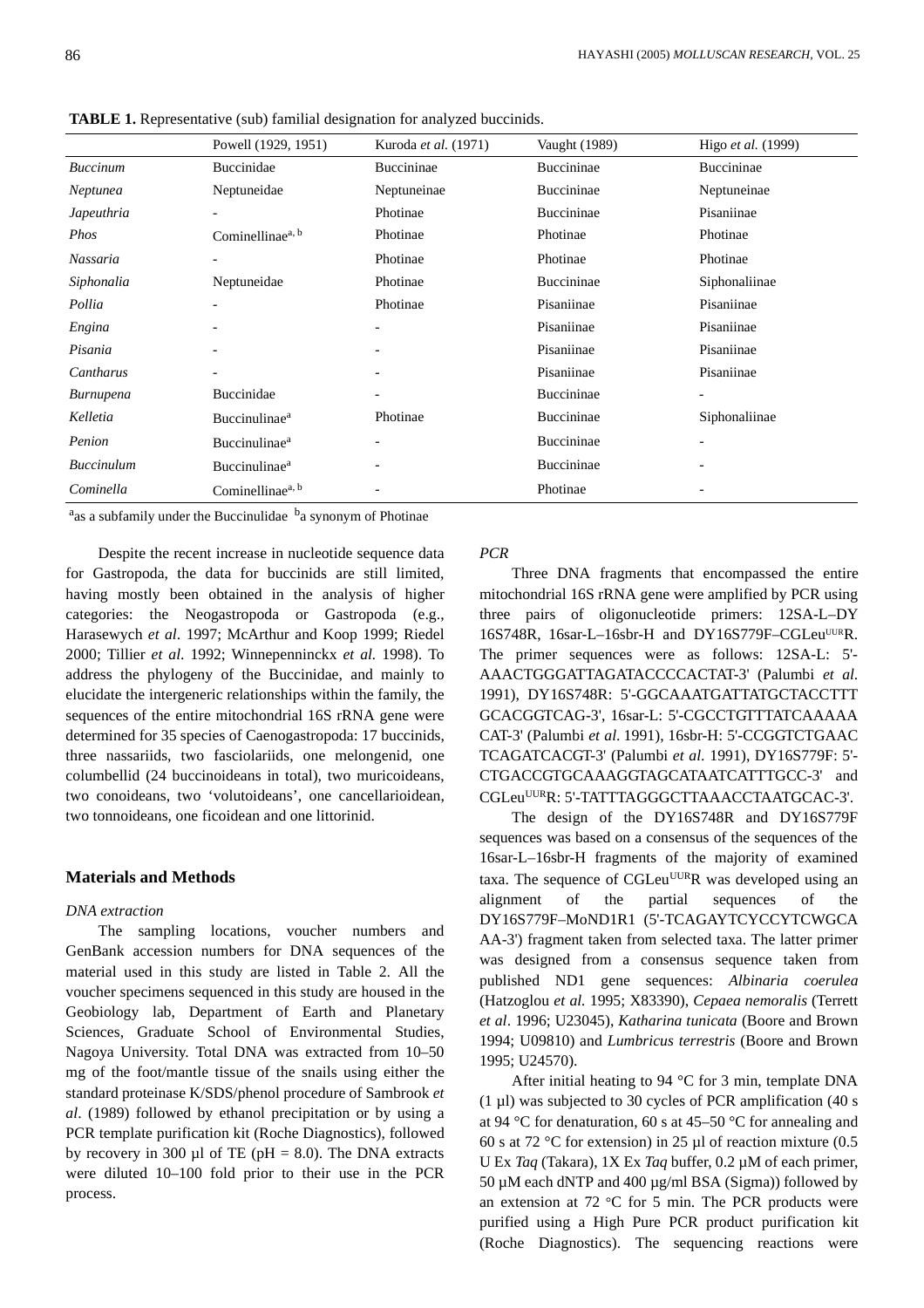performed using the cyclic reaction termination method employing fluorescence-labelled ddNTP (Du Pont) and Thermosequenase (Amersham-pharmacia) following the method of Takumi *et al*. (1997) or BigDye Terminator Cycle Sequencing Kit (ABI PRISM, Perkin-Elmer Biosystems). Electrophoresis and data collection were run on either a Shimadzu 2000L (for the former reaction products) or an ABI 377XL automated sequencer (for the latter ones).

**TABLE 2.** Species included in this study with localities of samples, followed by voucher numbers and GenBank accession numbers (GBAN) for DNA sequences.

| Taxon                                     | Locality                                          | Voucher number    | <b>GBAN</b> | Source                |
|-------------------------------------------|---------------------------------------------------|-------------------|-------------|-----------------------|
| Caenogastropoda                           |                                                   |                   |             |                       |
| Sorbeoconcha                              |                                                   |                   |             |                       |
| Cerithioidea                              |                                                   |                   |             |                       |
| Cerithiidae                               |                                                   |                   |             |                       |
| Cacozeliana lacertina (Gould, 1861)       | Long reef, New South Wales, Australia             |                   | AF101007    | Lydeard et al. (2000) |
| Hypsogastropoda                           |                                                   |                   |             |                       |
| Littorinimorpha                           |                                                   |                   |             |                       |
| Littorinoidea                             |                                                   |                   |             |                       |
| Littorinidae                              |                                                   |                   |             |                       |
| Littorina saxatilis (Olivi, 1792)         | Gann estuary, Pembrokeshire, Wales                |                   | AJ132137    | Wilding et al. (1999) |
| Littorina brevicula (Philippi, 1844)      | Gamagori, Aichi, central Japan                    | <b>NUGB-G2039</b> | AB044246    | this study            |
| Ficoidea                                  |                                                   |                   |             |                       |
| Ficidae                                   |                                                   |                   |             |                       |
| Ficus subintermedia (d'Orbigny, 1852)     | Kochi Bay, Kochi, western Japan                   | NUGB-G2117        | AB207900    | this study            |
| <b>Tonnoidea</b>                          |                                                   |                   |             |                       |
| <b>Ranellidae</b>                         |                                                   |                   |             |                       |
| Biplex perca (Perry, 1811)                | off Kushimoto, Wakayama, central Japan NUGB-G2040 |                   | AB044247    | this study            |
| <b>Tonnidae</b>                           |                                                   |                   |             |                       |
| Tonna luteostoma (Küster, 1857)           | Mikawa bay, Aichi, central Japan                  | <b>NUGB-G2075</b> | AB207899    | this study            |
| Neogastropoda                             |                                                   |                   |             |                       |
| Muricoidea                                |                                                   |                   |             |                       |
| Muricidae                                 |                                                   |                   |             |                       |
| Thais savignyi (Deshayes, 1844)           | Nago, Okinawa, Japan                              | NUGB-G2047        | AB044248    | this study            |
| Thais clavigera (Küster, 1860)            | Gamagori, Aichi, central Japan                    | <b>NUGB-G2034</b> | AB044249    | this study            |
| <b>Buccinoidea</b>                        |                                                   |                   |             |                       |
| <b>Nassariidae</b>                        |                                                   |                   |             |                       |
| Niotha semisulcata (Rousseau, 1854)       | Onna, Okinawa, Japan                              | <b>NUGB-G2038</b> | AB044250    | this study            |
| Reticunassa festiva (Powy, 1835)          | Gamagori, Aichi, central Japan                    | <b>NUGB-G2033</b> | AB044251    | this study            |
| Zeuxis siquijorensis (A. Adams, 1852)     | Irino Bay, Kochi, western Japan                   | <b>NUGB-G2025</b> | AB044252    | this study            |
| Fasciolariidae                            |                                                   |                   |             |                       |
| Fusinus akitai Kuroda and Habe, 1961      | off Atsumi, Aichi, Japan                          | <b>NUGB-G2006</b> | AB044253    | this study            |
| Granulifusus niponicus (E.A. Smith, 1879) | off Kushimoto, Wakayama, central Japan NUGB-G2043 |                   | AB044254    | this study            |
| <b>Buccinidae</b>                         |                                                   |                   |             |                       |
| Buccinum opisoplectum Dall, 1907          | unknown                                           | <b>NUGB-G2029</b> | AB044257    | this study            |
| Neptunea intersculpta (Sowerby III, 1899) | off Hokkaido, north Japan                         | <b>NUGB-G2032</b> | AB044265    | this study            |
| Japeuthria ferrea (Reeve, 1847)           | Suga Island, Ise bay, Mie, central Japan          | NUGB-G2017        | AB044262    | this study            |
| Phos laeve Kuroda and Habe, 1961          | off Kushimoto, Wakayama, central Japan NUGB-G2042 |                   | AB044268    | this study            |
| Nassaria magnifica Lischke, 1871          | off Kushimoto, Wakayama, central Japan NUGB-G2041 |                   | AB044264    | this study            |

*...... continued on the next page*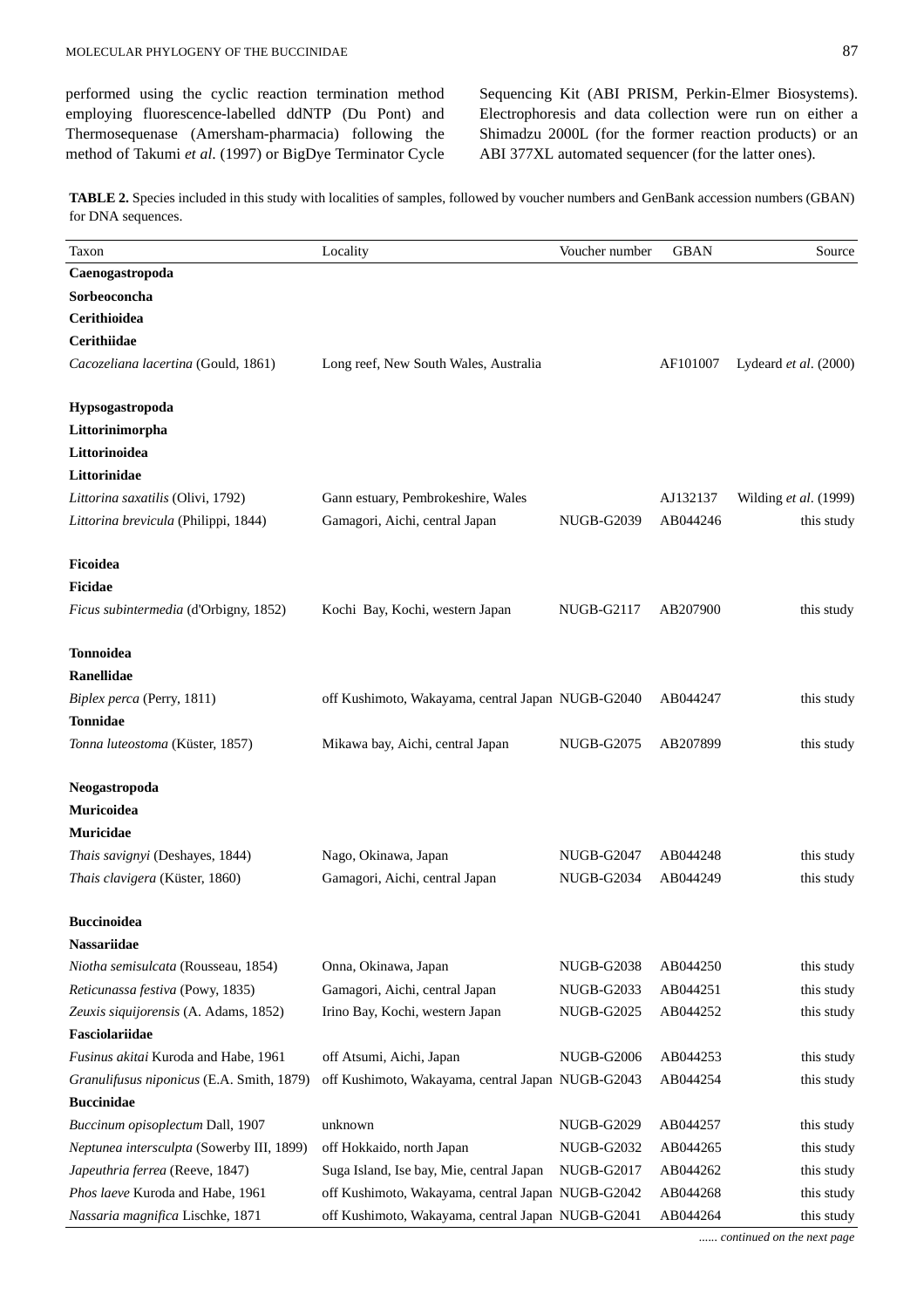**TABLE 2** (continued)

| Taxon                                      | Locality                                            | Voucher number    | <b>GBAN</b> | Source     |
|--------------------------------------------|-----------------------------------------------------|-------------------|-------------|------------|
| Siphonalia cassidariaeformis (Reeve, 1846) | off Shizuoka, central Japan                         | <b>NUGB-G2030</b> | AB044271    | this study |
| Pollia tincta Conrad, 1846                 | St. Pete Beach, Pinellas, Florida, USA              | <b>NUGB-G2035</b> | AB044270    | this study |
| Engina mendicaria (Linnaeus, 1758)         | Nago, Okinawa, Japan                                | <b>NUGB-G2037</b> | AB044261    | this study |
| Pisania pusio (Linnaeus, 1758)             | Pelican Shoal, Monroe, Florida, USA                 | <b>NUGB-G2013</b> | AB044269    | this study |
| Cantharus multangulus (Philippi, 1848)     | Tierre Verde, Pinellas, Florida, USA                | <b>NUGB-G2036</b> | AB044259    | this study |
| Burnupena cincta (Röding, 1798)            | Cape Town, South Africa                             | <b>NUGB-G2045</b> | AB044258    | this study |
| Kelletia kelletii (Forbes, 1850)           | Santa Barbara Island, Los Angeles, USA NUGB-G2051   |                   | AB121037    | this study |
| Kelletia lischkei Kuroda, 1938             | Wakasa bay, Fukui, central Japan                    | <b>NUGB-G2031</b> | AB044263    | this study |
| Penion chathamensis (Powell, 1938)         | Chatham Rise, New Zealand                           | <b>NUGB-G2009</b> | AB044266    | this study |
| Penion sulcatus (Lamarck, 1816)            | unknown, New Zealand                                | NUGB-G2016        | AB044267    | this study |
| Buccinulum linea (Martyn, 1784)            | Leigh Harbour, New Zealand                          | <b>NUGB-G2011</b> | AB044256    | this study |
| Cominella adspersa (Bruguière, 1789)       | Orewa, New Zealand                                  | <b>NUGB-G2012</b> | AB044260    | this study |
| Melongenidae                               |                                                     |                   |             |            |
| Hemifusus tuba (Gmelin, 1791)              | off Shizuoka (Enshu-nada), central Japan NUGB-G2023 |                   | AB044272    | this study |
| Columbellidae                              |                                                     |                   |             |            |
| Mitrella bicincta (Gould, 1860)            | Suga Island, Ise bay, Mie, central Japan            | NUGB-G2018        | AB044273    | this study |
| <b>Volutoidea</b>                          |                                                     |                   |             |            |
| Olividae                                   |                                                     |                   |             |            |
| Oliva mustelina Lamarck, 1811              | Ise bay, Mie, central Japan                         | <b>NUGB-G2078</b> | AB121038    | this study |
| <b>Babyloniidae</b>                        |                                                     |                   |             |            |
| Babylonia lutosa (Lamarck, 1822)           | East China Sea                                      | <b>NUGB-G2028</b> | AB044255    | this study |
| Conoidea                                   |                                                     |                   |             |            |
| Turridae                                   |                                                     |                   |             |            |
| Comitas kaderlyi (Lischke, 1872)           | off Atsumi, Aichi, central Japan                    | <b>NUGB-G2021</b> | AB044275    | this study |
| Conidae                                    |                                                     |                   |             |            |
| Conus praecellens (A. Adams, 1854)         | off Kushimoto, Wakayama, central Japan NUGB-G2022   |                   | AB044276    | this study |
| Cancellarioidea                            |                                                     |                   |             |            |
| <b>Cancellariidae</b>                      |                                                     |                   |             |            |
| Cancellaria sinensis Reeve, 1856           | Tosa bay, Kochi, western Japan                      | <b>NUGB-G2024</b> | AB044274    | this study |

# *Sequence comparison and alignment*

Sequence differences in terms of the pairwise 'global' alignment were calculated using ALIGN implemented in the GENESTREAM bioinformatics resource server at the [Institut de Génétique Humaine, Montpellier, France \(http://](http://www2.igh.cnrs.fr/) www2.igh.cnrs.fr/). Multiple sequence alignments for 35 newly determined and two published sequences, *Littorina saxatilis* (Olivi, 1792) (Wilding *et al.* 1999) and *Cacozeliana lacertina* (Gould, 1861) (Lydeard *et al.* 2000) were generated using the Clustal X v.1.8 package (Thompson *et al*. 1997), applying the default settings. Some modification of the alignment was conducted by eye. Regions of poor or uncertain alignment were omitted from any subsequent analysis. The alignment is available online at TreeBASE [\(http://www.treebase.org/\) a](http://www.treebase.org/)s the matrix under accession No. M2342.

#### *Phylogenetic analyses*

All of the phylogenetic analyses were performed with PAUP\*4.0b10 (Swofford 2002). A  $\chi^2$  test for homogeneity of the base frequencies across the taxa was performed. Unweighted maximum parsimony (UMP) and the weighted (transversion two times over transition) maximum parsimony (WMP) analyses were conducted using a heuristic search with 100 random additions, tree bisection and reconnection (TBR) branch swapping and the MULTREES option in effect. A neighbour-joining tree (NJ; Saitou and Nei 1987) was constructed using Kimura's two-parameter distance (Kimura 1980) with the missing ambiguous data option being set to 'ignore site for affected pairwise comparison'. The robustness of the internodes was assessed by bootstrapping (Felsenstein 1985) for the NJ and maximum parsimony (MP) trees, with 1,000 and 500 times replication, respectively. Decay analysis was also employed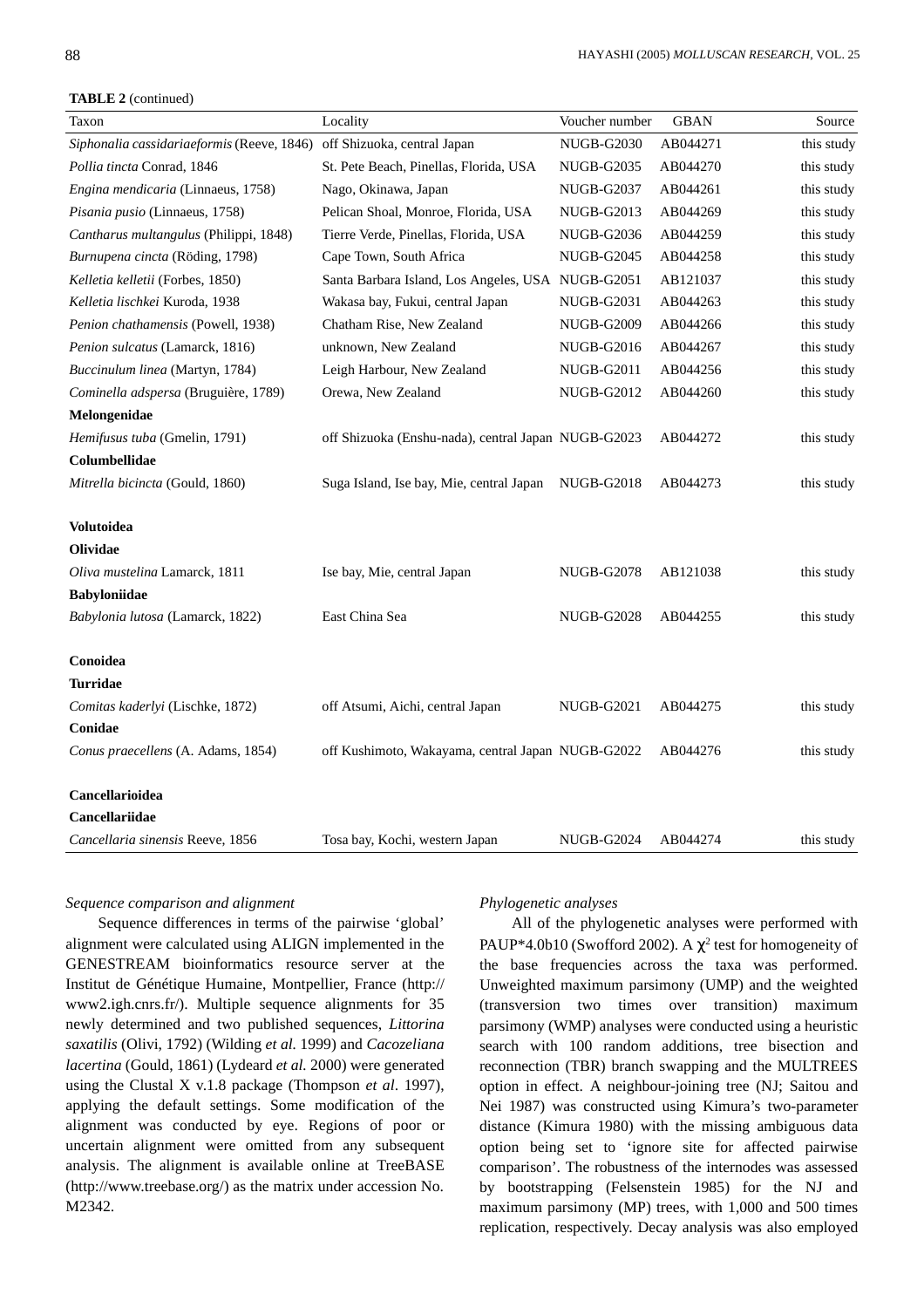to evaluate the nodal support in the MP tree using the TreeRot program (Sorenson 1999). In a maximum likelihood (ML) analysis, the best-fit model for DNA substitution and the parameter estimates used for the tree construction were chosen by performing hierarchical likelihood ratio tests (Huelsenbeck and Crandall 1997) with Modeltest 3.06 (Posada and Crandall 1998). Heuristic ML searches were performed with 10 replicates of random sequence addition, TBR branch swapping and the MULTREES option in effect. Bootstrap analysis for likelihood criteria was not performed because of the heavy computational burden involved. In both the MP and ML analyses, a gap was treated as missing. To root the tree, two species of *Littorina* and *Cacozeliana lacertina* were used as outgroups. A Shimodaira-Hasegawa (SH) test (Shimodaira and Hasegawa 1999) was employed to compare the plausibility of the phylogenetic hypothesis. To generate the hypothesized trees, I performed heuristic searches under the likelihood criterion using the same parameters as in the initial ML search with pertinent constrained trees being invoked.

**TABLE 3.** Sequence difference (%) based on pairwise 'global' alignment (below the diagonal) and sequence divergence (%) based on multiple alignment corrected by Kimura's 2-parameter method (unambiguously aligned region only, above the diagonal)

|            | Pca       | Psu  | Kke  | Kli      | Bli  | Cad  | Bci  | Bop  | Nin  | Jfe  | Sca  | Pla  | Nma  | Eme  | Ppu  | Pti  | Cmu  | Gni      |
|------------|-----------|------|------|----------|------|------|------|------|------|------|------|------|------|------|------|------|------|----------|
| Pca        |           | 1.5  | 3.9  | 3.3      | 6.2  | 5.9  | 6.5  | 7.5  | 7.9  | 10.5 | 12.6 | 10.1 | 10.9 | 10.4 | 11.6 | 10.4 | 11.2 | 9.1      |
| Psu        | 4.3       |      | 4.2  | 3.2      | 6.1  | 6.3  | 6.6  | 7.4  | 8.0  | 10.7 | 13.2 | 9.8  | 11.0 | 10.0 | 11.2 | 10.0 | 11.2 | 8.9      |
| Kke        | 7.3       | 8.3  |      | 1.3      | 6.5  | 7.0  | 7.0  | 7.1  | 7.7  | 10.1 | 14.4 | 8.7  | 10.7 | 10.5 | 11.3 | 9.2  | 11.2 | 8.7      |
| Kli        | 7.2       | 8.0  | 3.1  |          | 5.4  | 6.2  | 6.4  | 6.2  | 7.2  | 9.5  | 13.4 | 8.4  | 10.5 | 9.7  | 11.1 | 8.6  | 10.7 | 8.2      |
| Bli        | 11.6      | 12.0 | 11.5 | 10.8     |      | 7.4  | 8.3  | 7.3  | 8.3  | 10.2 | 13.5 | 9.3  | 10.8 | 10.5 | 11.8 | 10.3 | 12.5 | 9.3      |
| Cad        | 12.2      | 12.7 | 13.4 | 13.1     | 14.3 |      | 7.9  | 7.8  | 8.5  | 11.0 | 13.7 | 9.4  | 11.7 | 10.1 | 10.9 | 9.6  | 10.8 | 9.1      |
| Bci        | 11.3      | 12.0 | 12.2 | 11.3     | 13.0 | 13.4 |      | 7.8  | 9.5  | 11.2 | 14.3 | 9.2  | 11.4 | 10.7 | 11.6 | 10.6 | 12.4 | 10.8     |
| Bop        | 12.8      | 13.1 | 12.6 | 11.8     | 12.8 | 14.2 | 12.5 |      | 5.8  | 10.1 | 13.6 | 9.5  | 11.9 | 10.4 | 11.7 | 10.8 | 13.5 | 10.0     |
| Nin        | 13.3      | 13.9 | 13.6 | 12.9     | 13.5 | 15.1 | 13.9 | 9.9  |      | 9.9  | 15.1 | 10.7 | 12.4 | 11.3 | 12.7 | 11.8 | 13.3 | 10.6     |
| Jfe        | 15.7      | 16.5 | 16.1 | 15.5     | 16.6 | 16.8 | 16.5 | 16.2 | 16.2 |      | 12.8 | 12.2 | 13.0 | 13.2 | 14.4 | 13.4 | 16.2 | 11.6     |
| Sca        | 18.6      | 19.0 | 20.3 | 19.2     | 18.8 | 19.0 | 19.9 | 19.4 | 20.5 | 18.2 |      | 14.8 | 15.2 | 16.4 | 17.5 | 16.9 | 19.0 | 16.5     |
| Pla        | 16.3      | 16.5 | 15.4 | 15.0     | 15.8 | 16.3 | 15.1 | 16.6 | 16.6 | 18.1 | 20.9 |      | 11.3 | 11.9 | 12.6 | 10.7 | 14.3 | 11.2     |
| Nma        | 18.3      | 19.0 | 17.9 | 17.7     | 17.6 | 19.0 | 17.8 | 19.1 | 18.7 | 19.7 | 22.3 | 18.2 |      | 12.7 | 14.4 | 13.6 | 14.2 | 12.2     |
| Eme        | 16.3      | 16.4 | 16.4 | 15.6     | 16.3 | 17.3 | 16.4 | 16.8 | 17.3 | 19.1 | 22.5 | 18.4 | 19.3 |      | 5.8  | 5.0  | 12.7 | $11.1\,$ |
| Ppu        | 17.0      | 17.0 | 17.6 | 17.3     | 17.7 | 17.8 | 17.1 | 17.9 | 18.4 | 19.4 | 23.0 | 19.2 | 20.9 | 10.6 |      | 5.9  | 14.0 | 11.2     |
| Pti        | 17.4      | 17.2 | 16.3 | 16.0     | 16.4 | 17.0 | 15.9 | 17.6 | 17.3 | 19.1 | 22.9 | 17.7 | 19.9 | 10.2 | 10.7 |      | 12.4 | 10.1     |
| Cmu        | 17.7      | 17.6 | 16.4 | 16.3     | 18.4 | 17.8 | 17.6 | 17.9 | 18.3 | 20.9 | 23.5 | 19.7 | 21.0 | 18.2 | 19.1 | 18.1 |      | 13.3     |
| Gni        | 14.3      | 13.9 | 13.6 | 13.6     | 14.7 | 14.5 | 15.4 | 15.4 | 15.8 | 17.4 | 20.6 | 16.8 | 18.5 | 16.1 | 17.0 | 15.9 | 18.6 |          |
| Fak        | 17.8      | 18.0 | 18.6 | 17.4     | 18.5 | 18.2 | 18.3 | 19.1 | 18.8 | 20.9 | 23.7 | 21.4 | 21.2 | 19.0 | 19.5 | 20.0 | 20.3 | 17.4     |
| <b>Nse</b> | 18.8      | 18.6 | 18.0 | 17.5     | 17.3 | 18.0 | 17.5 | 17.8 | 17.2 | 19.2 | 23.1 | 17.5 | 20.5 | 18.4 | 19.4 | 19.0 | 20.3 | 17.8     |
| Zsi        | 19.0      | 19.0 | 18.3 | 17.4     | 17.7 | 18.8 | 18.1 | 19.0 | 18.9 | 19.8 | 24.4 | 18.4 | 21.0 | 20.3 | 20.0 | 19.3 | 21.4 | 18.8     |
| Rfe        | 17.9      | 18.4 | 18.0 | 17.4     | 18.6 | 18.1 | 18.0 | 17.8 | 17.5 | 20.6 | 22.2 | 18.6 | 20.9 | 19.3 | 19.0 | 19.3 | 19.8 | 18.5     |
| Htu        | 21.5      | 21.6 | 21.1 | 20.6     | 21.9 | 21.4 | 21.0 | 20.6 | 21.6 | 23.4 | 25.7 | 21.2 | 22.9 | 22.0 | 22.3 | 21.5 | 22.5 | 21.9     |
| Mbi        | 21.9      | 21.8 | 20.9 | 20.5     | 20.9 | 20.9 | 21.1 | 21.8 | 21.6 | 22.7 | 25.7 | 21.8 | 22.4 | 23.1 | 23.3 | 22.0 | 24.5 | 20.9     |
| Tsa        | 24.1      | 24.1 | 23.3 | 23.8     | 24.5 | 23.2 | 24.2 | 23.5 | 24.1 | 24.9 | 27.4 | 24.2 | 24.8 | 24.8 | 24.9 | 24.8 | 25.3 | 24.8     |
| Tcl        | 24.8      | 24.7 | 23.6 | 23.4     | 24.2 | 22.1 | 23.7 | 24.1 | 23.6 | 24.8 | 26.9 | 24.9 | 24.3 | 23.5 | 24.4 | 24.0 | 23.6 | 24.1     |
| Blu        | 23.2      | 22.7 | 22.7 | 22.9     | 22.2 | 22.4 | 22.4 | 21.6 | 22.4 | 22.9 | 25.2 | 24.6 | 24.0 | 23.6 | 23.7 | 23.6 | 24.7 | 22.5     |
| Omu        | 23.6      | 23.7 | 22.9 | 22.8     | 23.5 | 21.5 | 23.7 | 23.6 | 23.0 | 23.7 | 27.1 | 23.1 | 23.3 | 23.3 | 23.9 | 23.0 | 24.1 | 22.3     |
| Cka        | 21.5      | 21.8 | 21.2 | 21.4     | 21.2 | 21.4 | 21.2 | 21.2 | 22.2 | 22.7 | 24.9 | 23.3 | 22.7 | 23.2 | 22.9 | 22.7 | 24.1 | 21.5     |
| Cpr        | 24.7      | 24.7 | 25.3 | 24.2     | 24.1 | 25.1 | 24.2 | 24.2 | 24.5 | 25.8 | 25.9 | 25.5 | 25.0 | 24.1 | 25.1 | 24.8 | 26.3 | 24.3     |
| Csi        | 25.2 25.1 |      | 25.0 | 24.8     | 24.4 | 25.0 | 24.7 | 24.2 | 24.9 | 25.9 | 26.2 | 25.0 | 25.9 | 24.0 | 24.6 | 24.0 | 26.2 | 23.9     |
| <b>Bpe</b> | 22.4      | 22.2 | 22.2 | 22.3     | 22.4 | 21.5 | 22.5 | 22.0 | 23.3 | 23.4 | 24.9 | 22.2 | 22.4 | 22.2 | 23.4 | 22.5 | 23.8 | 22.2     |
| Tlu        | 24.6      | 24.4 | 23.7 | 23.9     | 22.8 | 23.4 | 23.6 | 23.7 | 23.7 | 23.8 | 26.6 | 22.5 | 23.0 | 23.0 | 24.5 | 23.3 | 24.4 | 23.9     |
| Fsu        | 24.2      | 23.8 | 23.0 | 22.8     | 23.1 | 22.6 | 22.1 | 23.1 | 23.9 | 24.0 | 26.2 | 23.1 | 23.2 | 22.0 | 23.8 | 23.0 | 23.7 | 22.7     |
| Lsa        | 28.6      | 28.0 | 28.3 | $28.2\,$ | 27.7 | 28.7 | 28.2 | 27.5 | 28.5 | 28.3 | 29.4 | 28.5 | 28.2 | 27.4 | 29.4 | 28.2 | 29.7 | 27.6     |
| Lbr        | 27.7      | 28.2 | 27.6 | 27.4     | 28.4 | 28.8 | 28.3 | 27.4 | 27.6 | 29.1 | 29.1 | 29.3 | 28.5 | 27.6 | 29.1 | 28.0 | 29.4 | 28.3     |
| Cla        | 32.7      | 32.8 | 32.1 | 32.6     | 31.1 | 32.4 | 31.4 | 32.1 | 31.3 | 31.4 | 32.9 | 32.4 | 32.7 | 31.7 | 32.0 | 32.2 | 32.7 | 32.2     |

*......continued on the next page*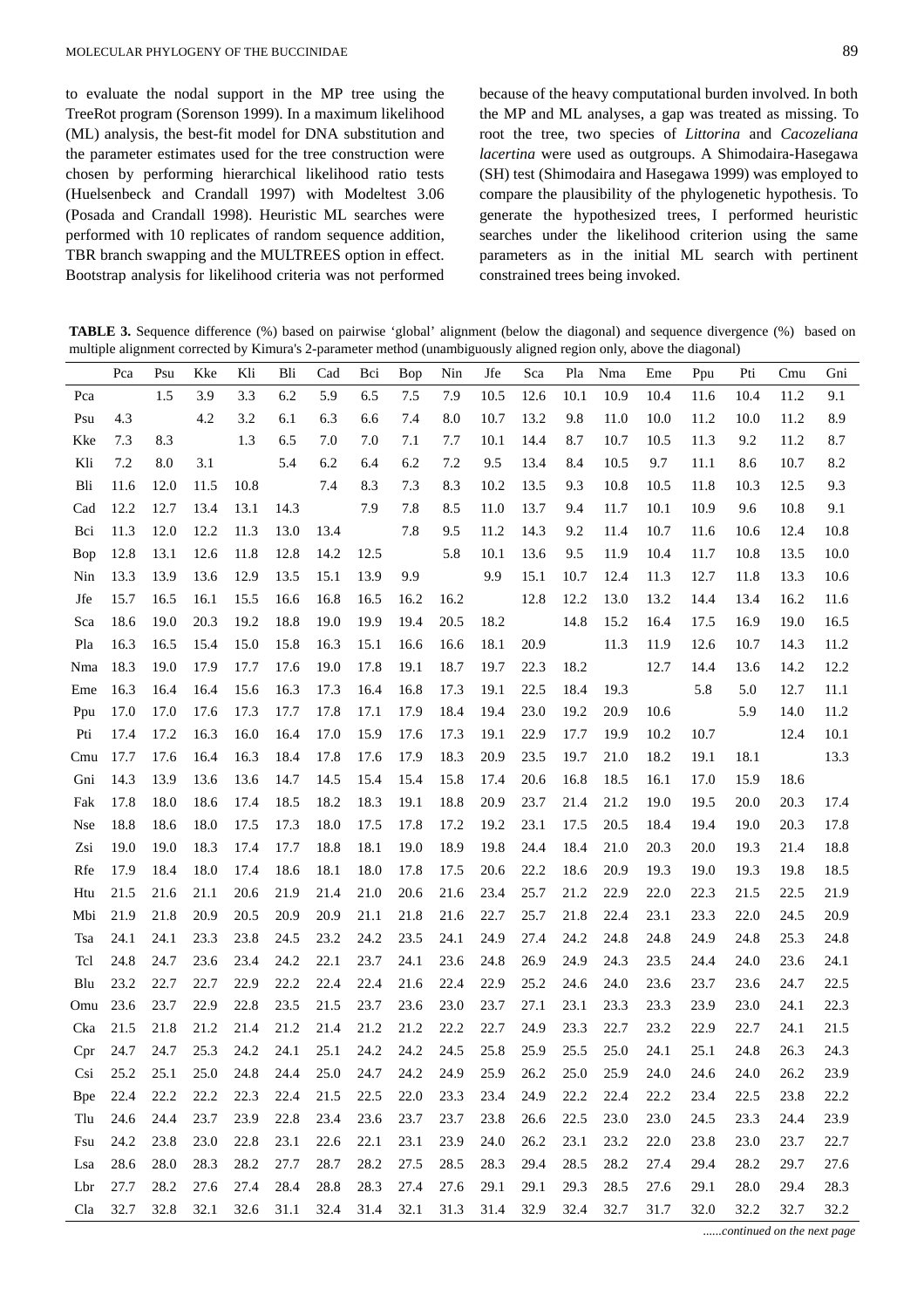**TABLE 3** (continued)

|             | Fak  | <b>Nse</b>     | Zsi  | Rfe       | Htu                           | Mbi                                               | Tsa  | Tcl                 | Blu  | Omu                                                         | Cka  | Cpr  | Csi                           | <b>B</b> pe    | Tlu  | Fsu  | Lsa  | Lbr  | Cla  |
|-------------|------|----------------|------|-----------|-------------------------------|---------------------------------------------------|------|---------------------|------|-------------------------------------------------------------|------|------|-------------------------------|----------------|------|------|------|------|------|
| Pca         | 10.6 | 10.8           | 10.7 | 9.5       | 14.3                          | 15.5                                              | 17.4 | 17.6                | 16.1 | 14.7                                                        | 12.4 | 17.3 | 18.2                          | 15.4           | 17.7 | 17.2 | 24.7 | 23.5 | 34.9 |
| Psu         | 11.1 | 10.0           | 10.3 | 9.8       | 14.4                          | 15.5                                              | 18.1 | 17.3                | 16.0 | 15.2                                                        | 12.6 | 16.7 | 18.1                          | 15.3           | 17.8 | 17.1 | 24.2 | 23.4 | 34.3 |
| Kke         | 11.7 | 10.1           | 9.6  | 9.8       | 13.9                          | 14.3                                              | 15.8 | 16.3                | 15.9 | 14.3                                                        | 12.3 | 17.7 | 18.4                          | 15.2           | 17.2 | 15.8 | 24.4 | 23.8 | 34.9 |
| Kli         | 11.1 | 9.2            | 8.9  | 9.2       | 13.7                          | 14.7                                              | 16.4 | 16.2                | 15.3 | 14.6                                                        | 12.0 | 16.4 | 17.6                          | 15.0           | 17.3 | 15.8 | 24.7 | 24.0 | 34.9 |
| Bli         | 11.7 | 9.6            | 10.0 | 10.0      | 15.7                          | 15.5                                              | 17.9 | 17.1                | 15.0 | 14.3                                                        | 12.4 | 16.5 | 18.1                          | 15.3           | 16.0 | 16.5 | 23.5 | 24.2 | 34.4 |
| Cad         | 10.5 | 10.0           | 10.3 | 9.6       | 13.3                          | 14.9                                              | 16.3 | 16.0                | 14.6 | 13.9                                                        | 12.8 | 17.4 | 17.0                          | 14.6           | 16.2 | 16.4 | 25.5 | 25.3 | 32.6 |
| Bci         | 12.8 | 10.7           | 11.4 | 10.7      | 15.5                          | 15.0                                              | 17.5 | 18.3                | 14.3 | 16.1                                                        | 13.1 | 17.3 | 19.2                          | 14.9           | 17.9 | 17.4 | 26.2 | 25.4 | 34.3 |
| Bop         | 12.6 | 10.0           | 11.1 | 10.1      | 14.2                          | 15.8                                              | 17.5 | 17.5                | 14.5 | 15.1                                                        | 13.0 | 16.0 | 18.4                          | 14.5           | 16.0 | 17.3 | 23.7 | 23.1 | 34.4 |
| Nin         | 12.6 | 11.0           | 11.6 | 10.1 15.3 |                               | 17.3                                              | 17.5 | 19.0                | 15.4 | 15.3                                                        | 14.4 | 17.4 | 19.6                          | 16.6           | 18.1 | 17.9 | 24.1 | 24.1 | 33.9 |
| Jfe         | 13.8 | 11.8           | 12.7 | 12.3      | 17.7                          | 17.6                                              | 18.0 | 18.5                | 15.9 | 16.8                                                        | 14.6 | 17.9 | 18.9                          | 16.6           | 18.7 | 18.1 | 25.9 | 27.0 | 33.9 |
| Sca         | 17.7 | 15.7           | 16.9 | 15.0      | 21.2                          | 22.4                                              | 21.7 | 21.6                | 19.1 | 20.3                                                        | 17.2 | 19.5 | 19.2                          | 17.9           | 19.3 | 22.2 | 27.1 | 26.5 | 36.0 |
| Pla         | 14.0 | 10.2           | 10.1 | 10.4      | 15.5                          | 17.7                                              | 17.4 | 19.1                | 16.7 | 15.8                                                        | 13.7 | 18.2 | 17.8                          | 14.9           | 17.4 | 16.8 | 26.7 | 26.0 | 36.0 |
| Nma         |      | 14.4 12.5      | 13.0 | 12.2      | 15.6                          | 16.8                                              | 18.2 | 18.0                | 16.6 | 15.3                                                        | 14.6 | 18.4 | 19.4                          | 15.9           | 17.1 | 17.5 | 26.5 | 25.9 | 35.1 |
| Eme         |      | 13.1 11.8 12.8 |      | 12.3      | 15.6                          | 17.8                                              | 18.3 | 17.6                | 16.5 | 16.0                                                        | 14.7 | 16.8 | 18.1                          | 15.9           | 17.1 | 17.8 | 23.7 | 23.4 | 33.2 |
| Ppu         | 13.0 | 12.2           | 12.4 | 12.3      | 15.5                          | 19.2                                              | 18.3 | 18.2                | 17.1 | 16.4                                                        | 14.2 | 17.8 | 19.8                          | 17.1           | 17.0 | 18.9 | 25.5 | 24.5 | 34.3 |
| Pti         |      | 12.7 10.9      | 11.6 | 11.4      | 14.8                          | 17.3                                              | 18.7 | 17.8                | 16.8 | 15.6                                                        | 14.3 | 17.1 | 17.4                          | 16.3           | 18.3 | 17.8 | 24.4 | 23.8 | 33.8 |
| Cmu         | 15.0 | 14.1           | 14.3 | 13.6      | 17.7                          | 20.0                                              | 20.5 | 20.2                | 18.0 | 17.0                                                        | 16.7 | 19.8 | 21.6                          | 17.7           | 19.3 | 18.7 | 28.7 | 28.5 | 31.9 |
| Gni         | 11.4 | 11.3           | 12.0 | 11.6      | 16.5                          | 16.7                                              | 19.0 | 18.7                | 16.0 | 14.8                                                        | 13.5 | 17.4 | 18.4                          | 15.9           | 18.2 | 17.0 | 24.7 | 24.4 | 34.5 |
| Fak         |      | 14.4           | 14.0 | 13.6      | 16.7                          | 18.1                                              | 19.9 | 18.8                | 17.2 | 17.6                                                        | 15.3 | 19.0 | 18.4                          | 17.4           | 19.3 | 18.3 | 27.8 | 26.5 | 34.9 |
| <b>Nse</b>  | 20.5 |                | 4.6  | 8.1       | 17.6                          | 15.3                                              | 17.8 | 17.7                | 15.4 | 14.7                                                        | 14.1 | 16.9 | 17.1                          | 13.5           | 14.3 | 14.3 | 23.9 | 23.4 | 35.0 |
| Zsi         | 21.2 | 9.3            |      | 8.6       | 17.2                          | 16.5                                              | 18.3 | 17.9                | 16.3 | 15.5                                                        | 14.0 | 18.1 | 18.0                          | 15.5           | 16.2 | 15.3 | 23.7 | 23.5 | 33.6 |
| Rfe         | 20.2 | 15.4           | 16.1 |           | 16.4                          | 16.3                                              | 18.6 | 17.4                | 15.6 | 14.5                                                        | 13.3 | 18.5 | 17.6                          | 14.8           | 16.3 | 15.0 | 25.2 | 24.2 | 32.8 |
| Htu         |      | 23.9 23.5      | 23.6 | 22.5      |                               | 19.8                                              | 19.6 | 19.5                | 20.2 | 18.8                                                        | 18.0 | 21.8 | 19.4                          | 18.2           | 20.4 | 19.7 | 29.8 | 29.6 | 34.7 |
| Mbi         |      | 22.6 21.5      | 21.9 | 21.8      | 23.9                          |                                                   | 21.9 | 20.1                | 19.0 | 18.2                                                        | 17.5 | 21.7 | 18.8                          | 17.9           | 20.1 | 20.0 | 26.4 | 26.5 | 35.6 |
| Tsa         |      | 26.4 24.2      | 25.7 | 25.9      | 27.0                          | 26.3                                              |      | 11.5                | 20.0 | 19.3                                                        | 18.2 | 24.4 | 23.1                          | 21.0           | 22.3 | 19.3 | 29.3 | 29.7 | 33.3 |
| Tcl         |      | 24.6 24.2 24.7 |      | 24.5      | 25.7                          | 24.9                                              | 18.5 |                     | 21.4 | 19.4                                                        | 18.2 | 22.5 | 20.8                          | 20.1           | 19.7 | 19.1 | 27.9 | 28.2 | 34.0 |
| Blu         | 24.4 | 23.2           | 24.1 | 23.8      | 26.8                          | 25.5                                              | 25.6 | 26.0                |      | 18.5                                                        | 16.6 | 20.2 | 21.1                          | 15.1           | 18.1 | 19.6 | 26.5 | 26.1 | 32.9 |
| Omu         | 24.7 | 22.7           | 23.1 | 22.6      | 25.6                          | 24.4                                              | 25.9 | 25.4                | 24.7 |                                                             | 14.5 | 20.0 | 20.9                          | 18.5           | 17.1 | 17.4 | 25.4 | 25.3 | 34.9 |
| Cka         | 23.5 | 22.7           | 22.9 | 22.8      | 25.4                          | 24.3                                              | 25.2 | 25.0                | 24.1 | 22.4                                                        |      | 17.1 | 18.8                          | 15.3           | 17.2 | 16.9 | 27.0 | 26.2 | 34.7 |
| Cpr         | 26.0 | 24.6           | 25.6 | 26.0      | 27.9                          | 27.2                                              | 29.1 | 27.9                | 27.5 | 27.1                                                        | 24.9 |      | 22.4                          | 18.5           | 18.3 | 20.1 | 27.6 | 27.9 | 36.9 |
| Csi         |      |                |      |           |                               |                                                   |      |                     |      | 25.3 23.6 24.6 23.9 25.1 24.0 29.0 26.9 28.9 26.4 26.5 28.1 |      |      | 18.9 20.1 19.3 26.3 25.5 34.4 |                |      |      |      |      |      |
| <b>B</b> pe |      |                |      |           |                               |                                                   |      |                     |      | 23.5 21.7 23.6 23.0 24.4 23.8 26.3 25.1 22.3 25.5 22.3      |      | 25.7 | 25.7                          |                | 14.9 | 14.9 | 23.7 | 22.9 | 35.0 |
| Tlu         |      |                |      |           |                               |                                                   |      |                     |      | 24.9 21.8 23.5 24.0 25.9 24.6 27.6 25.8 24.2 24.5 23.8      |      | 25.6 | 25.8                          | 21.2           |      | 19.3 | 25.2 | 24.8 | 36.0 |
| Fsu         |      |                |      |           |                               | 24.3 21.8 22.1 22.9 25.5 23.7 24.9 24.1 25.0 23.4 |      |                     |      |                                                             | 22.3 | 24.9 | 25.5                          | 21.1           | 22.3 |      | 24.5 | 24.3 | 38.2 |
| Lsa         |      |                |      |           | 30.2 30.2 29.3 29.1 31.5 29.1 |                                                   |      | 30.3 30.8 29.1 27.9 |      |                                                             | 28.9 | 30.5 | 29.9                          | 27.6           | 28.1 | 27.6 |      | 3.4  | 35.7 |
| Lbr         |      |                |      |           | 29.3 28.8 29.2 29.8 31.8 30.1 |                                                   |      |                     |      | 31.0 31.3 29.4 28.3 29.5                                    |      | 31.2 | 29.6                          | 28.0           | 27.7 | 28.2 | 6.3  |      | 35.6 |
| Cla         |      |                |      |           |                               |                                                   |      |                     |      | 31.7 32.3 32.4 32.9 33.1 32.4 32.6 32.2 31.7 33.3 32.4 35.2 |      |      |                               | 32.6 33.5 32.6 |      | 33.2 | 33.7 | 33.8 |      |

Abbreviations of species names are as follows; Pca = *Penion chathamensis*, Psu = *Penion sulcatus*, Kke = *Kelletia kelletii*, Kli = *Kelletia lischkei*, Bli = *Buccinulum linea*, Cad = *Cominella adspersa*, Bci = *Burnupena cincta*, Bop = *Buccinum opisoplectum*, Nin = *Neptunea intersculpta*, Jfe = *Japeurhria ferrea*, Sca = Siphonalia cassidariaeformis, Pla = Phos laeve, Nma = Nassaria magnifica, Eme = Engina mendicaria, Ppu = Pisania pusio, Pti = Pollia tincta, Cmu = Cantharus multangulus, Gni = Granulifusus niponicus, Fak = Fusinus akitai, Nse = Niotha semisulcata, Zsi = Zeuxis siquijorensis, Rfe = Reticunassa festiva, Htu = Hemifusus tuba, Mbi = Mitrella bicincta, Tsa = Thais savignyi, Tcl = Thais clavigera, Blu = Babylonia lutosa, Omu = Oliva mustelina, Cka = Comitas *kaderlyi*, Cpr = *Conus praecellens*, Csi = *Cancellaria sinensis*, Bpe = *Biplex perca*, Tlu = *Tonna luteostoma*, Fsu = *Ficus subintermedia*, Lsa = *Littorina saxatilis*, Lbr = *Littorina brevicula* and Cla = *Cacozeliana lacertina.*

# **Results**

# Length variation and sequence difference

The length variation of the mt16S rRNA gene sequences of the buccinids ( $n = 17$ , range = 1332–1371 nt, average  $= 1356.5$  nt) was generally equivalent to that of the other taxa examined ( $n = 20$ , range = 1341–1397 nt, average = 1366.9 nt). Generally, closely related taxa showed similar lengths. However, this did not serve as a clear-cut diagnostic character at the subfamilial-familial level. The GC content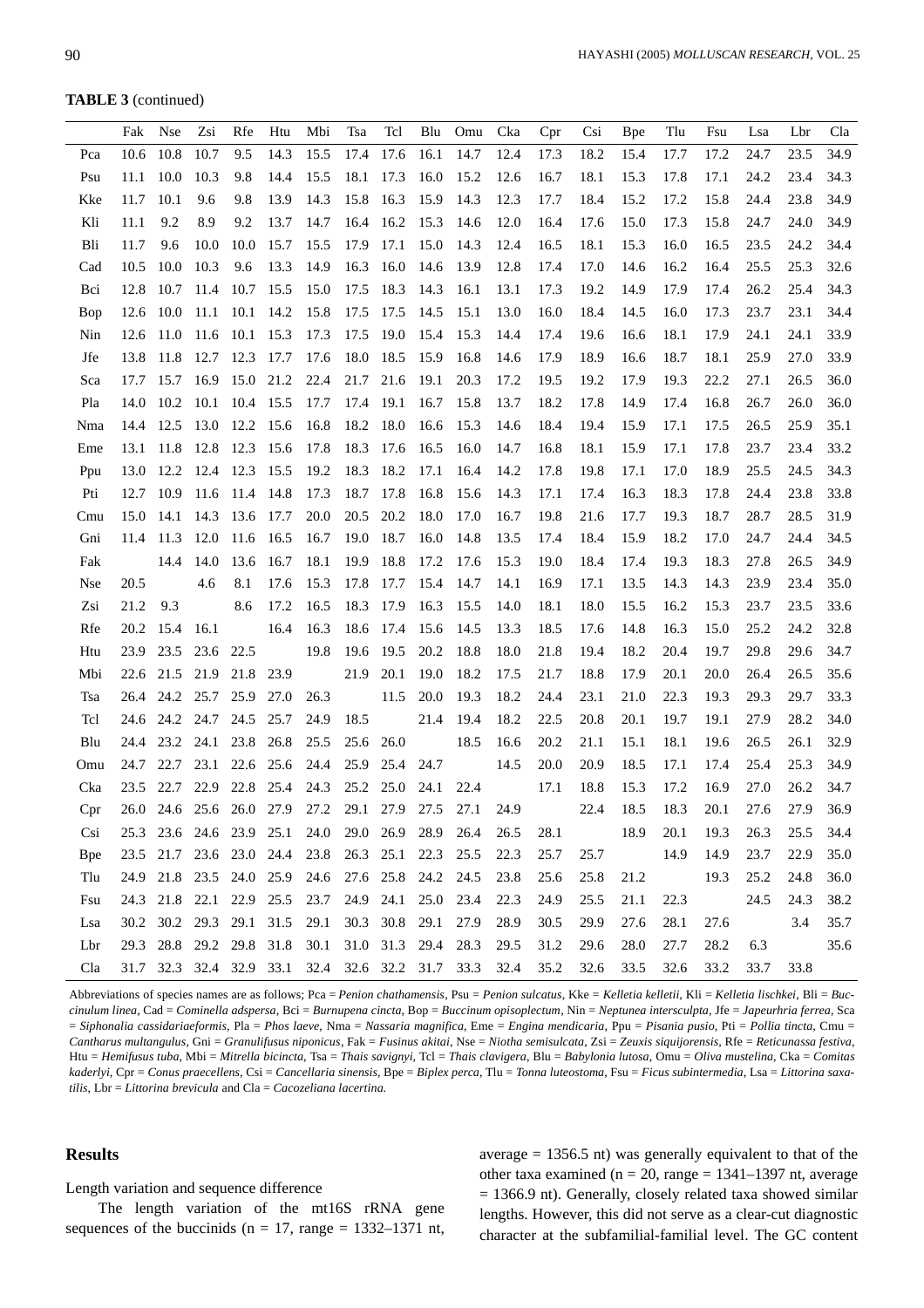for all the sequences averaged 27.7%, and varied moderately across the taxa (range  $= 23.2 - 36.4\%$ ). The sequence difference (uncorrected) based on the pairwise 'global' alignment (Table 3, below the diagonal) among the taxa ranged from 3.1 % between *Kelletia kelletii* (Forbes, 1850) and *K. lischkei* Kuroda, 1938 to 35.2% between *Cacozeliana lacertina* and *Conus praecellens* (A. Adams, 1854). Smaller differences were observed among the following pairs/groups of genera: 7.7% (on average) between *Kelletia* and *Penion*, 9.9% between *Buccinum* and *Neptunea*, 9.3% between *Niotha* and *Zeuxis*, 10.5% (on average) between *Engina*, *Pisania* and *Pollia* and 12.1% (on average) between *Penion*, *Kelletia*, *Burnupena*, *Buccinulum*, *Cominella*, *Buccinum* and *Neptunea*. In a familial comparison within the Buccinidae *s.l.*, the Buccinidae, Fasciolariidae and Nassariidae showed moderate differences between one another (Buccinidae *vs*. Fasciolariidae = 17.7 %, Buccinidae *vs*. Nassariidae = 19.0%

and Nassariidae *vs*. Fasciolariidae =19.5%). In contrast, the Melongenidae showed a slightly larger difference to the above three families (21.9% *vs*. Buccinidae, 22.9% vs. Fasciolariidae and 23.2% vs. Nassariidae).

#### *Molecular phylogeny*

As a result of the multiple alignment, 1,013 sites were unambiguously aligned in total. Of these, 481 sites were invariable and 422 sites were phylogenetically informative under the parsimony criterion. The profile of pairwise sequence divergence based on multiple alignment (Table 3, above the diagonal) was comparable to that based on pairwise 'global' alignment. The  $\chi^2$  test for homogeneity of the base frequencies across the taxa resulted in no significant P values ( $\chi^2 = 95.48$ , d.f. = 108, P = 0.80), suggesting that compositional bias has no effect on the recovery of the phylogenetic signal.



- 0.05 substitutions/site

**FIGURE 1.** Molecular phylogenetic trees based on the 1013 nt unambiguously aligned region of the mitochondrial 16S rRNA gene. A = NJ tree, B = Strict consensus UMP tree generated from the two shortest trees  $(L = 2502, RI = 0.382$  and  $CI = 0.355$ ),  $C =$  Strict consensus WMP tree generated from the two shortest trees  $(L = 3449, RI = 0.401$  and  $CI = 0.350$ ) and  $D = ML$  tree (- ln  $L = 11507.20261$ ). In the NJ and ML trees, branch lengths are scaled in terms of the estimated number of substitutions per site. Bootstrap values (in the NJ and MP trees) are indicated above the internodes only when the nodes receive more than 50% probability. Numbers below the internodes in MP trees represent decay indices and are shown only when the nodes are supported by more than one step. Characters in parentheses and brackets denote the familial and superfamilial attribution of genera, respectively  $(B = Buccinidae, F = Fasciolariidae, N = Nassariidae, M = Melongenidae, C = Bucciolae)$ Columbellidae, Bu = Buccinoidea, Mu = Muricoidea, Vo = Volutoidea, Co = Conoidea, Ca = Cancellarioidea, To = Tonnoidea, Fi = Ficoidea, Li = Littorinoidea and Ce = Cerithioidea). Other than Buccinoidea, only the superfamilial allocations are indicated.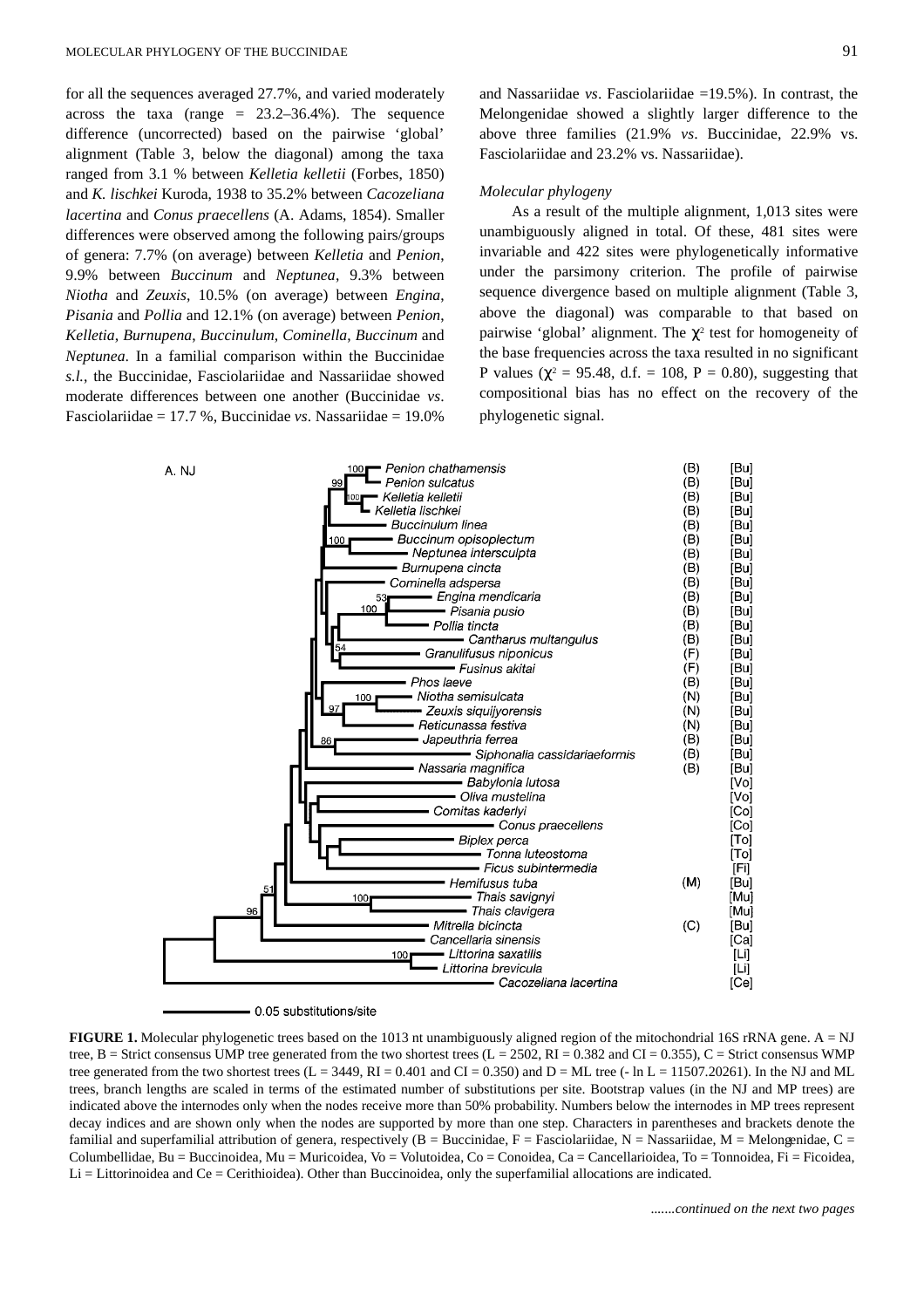

| C. WMP   | 99<br>Penion chathamensis<br><b>R</b><br>Penion sulcatus<br>95<br>8<br>Kelletia kelletii<br>100<br>$\overline{\mathbf{q}}$<br>Kelletia lischkei<br><b>Buccinulum linea</b><br>Buccinum opisoplectum<br>97<br>$\mathbf{Q}$<br>Neptunea intersculpta<br>3<br>Japeuthria ferrea<br>93<br>2<br>$\overline{17}$<br>Siphonalia cassidariaeformis<br>Burnupena cincta<br>Cominella adspersa<br>Phos laeve<br>Niotha semisulcata<br>100<br>86<br>17<br>Zeuxis siquijyorensis<br>10<br>Reticunassa festiva<br>Engina mendicaria<br>57<br>100<br>3<br>Pisania pusio<br>59<br>27<br>Pollia tincta<br>Cantharus multangulus<br>2<br>Granulifusus niponicus<br>89<br>$\overline{12}$<br>Fusinus akitai<br>Nassaria magnifica<br>Hemifusus tuba | (B)<br>(B)<br>(B)<br>(B)<br>(B)<br>(B)<br>(B)<br>(B)<br>(B)<br>(B)<br>(B)<br>(B)<br>(N)<br>(N)<br>(N)<br>(B)<br>(B)<br>(B)<br>(B)<br>(F)<br>(F)<br>(B)<br>(M) | [Bu]<br>[Bu]<br>[Bu]<br>[Bu]<br>[Bu]<br>[Bu]<br>[Bu]<br>[Bu]<br>[Bu]<br>[Bu]<br>[Bu]<br>[Bu]<br>[Bu]<br>[Bu]<br>[Bu]<br>[Bu]<br>[Bu]<br>[Bu]<br>[Bu]<br>[Bu]<br>[Bu] |
|----------|-----------------------------------------------------------------------------------------------------------------------------------------------------------------------------------------------------------------------------------------------------------------------------------------------------------------------------------------------------------------------------------------------------------------------------------------------------------------------------------------------------------------------------------------------------------------------------------------------------------------------------------------------------------------------------------------------------------------------------------|---------------------------------------------------------------------------------------------------------------------------------------------------------------|----------------------------------------------------------------------------------------------------------------------------------------------------------------------|
|          |                                                                                                                                                                                                                                                                                                                                                                                                                                                                                                                                                                                                                                                                                                                                   |                                                                                                                                                               | [Bu]                                                                                                                                                                 |
|          |                                                                                                                                                                                                                                                                                                                                                                                                                                                                                                                                                                                                                                                                                                                                   |                                                                                                                                                               | [Bu]                                                                                                                                                                 |
|          | Mitrella bicincta<br>Cancellaria sinensis                                                                                                                                                                                                                                                                                                                                                                                                                                                                                                                                                                                                                                                                                         | (C)                                                                                                                                                           | [Bu]<br>[Ca]                                                                                                                                                         |
| 85<br>18 | Thais savignyi<br>100<br>40                                                                                                                                                                                                                                                                                                                                                                                                                                                                                                                                                                                                                                                                                                       |                                                                                                                                                               | [Mu]                                                                                                                                                                 |
|          | Thais clavigera<br>Ficus subintermedia                                                                                                                                                                                                                                                                                                                                                                                                                                                                                                                                                                                                                                                                                            |                                                                                                                                                               | [Mu]<br>[Fi]                                                                                                                                                         |
|          | Babylonia lutosa<br>Oliva mustelina                                                                                                                                                                                                                                                                                                                                                                                                                                                                                                                                                                                                                                                                                               |                                                                                                                                                               | [Vol]<br>[Vo]                                                                                                                                                        |
|          | Comitas kaderlyi                                                                                                                                                                                                                                                                                                                                                                                                                                                                                                                                                                                                                                                                                                                  |                                                                                                                                                               | [Co]                                                                                                                                                                 |
|          | Conus praecellens<br>Biplex perca<br>65                                                                                                                                                                                                                                                                                                                                                                                                                                                                                                                                                                                                                                                                                           |                                                                                                                                                               | [Co]<br>$\lceil \textsf{T} \textsf{o} \rceil$                                                                                                                        |
|          | $\overline{\mathbf{3}}$<br>Tonna luteostoma                                                                                                                                                                                                                                                                                                                                                                                                                                                                                                                                                                                                                                                                                       |                                                                                                                                                               | [To]                                                                                                                                                                 |
|          | Littorina saxatilis<br>100                                                                                                                                                                                                                                                                                                                                                                                                                                                                                                                                                                                                                                                                                                        |                                                                                                                                                               | [Li]                                                                                                                                                                 |
|          | 89<br>Littorina brevicula                                                                                                                                                                                                                                                                                                                                                                                                                                                                                                                                                                                                                                                                                                         |                                                                                                                                                               | įυj                                                                                                                                                                  |
|          | Cacozeliana lacertina                                                                                                                                                                                                                                                                                                                                                                                                                                                                                                                                                                                                                                                                                                             |                                                                                                                                                               | [Ce]                                                                                                                                                                 |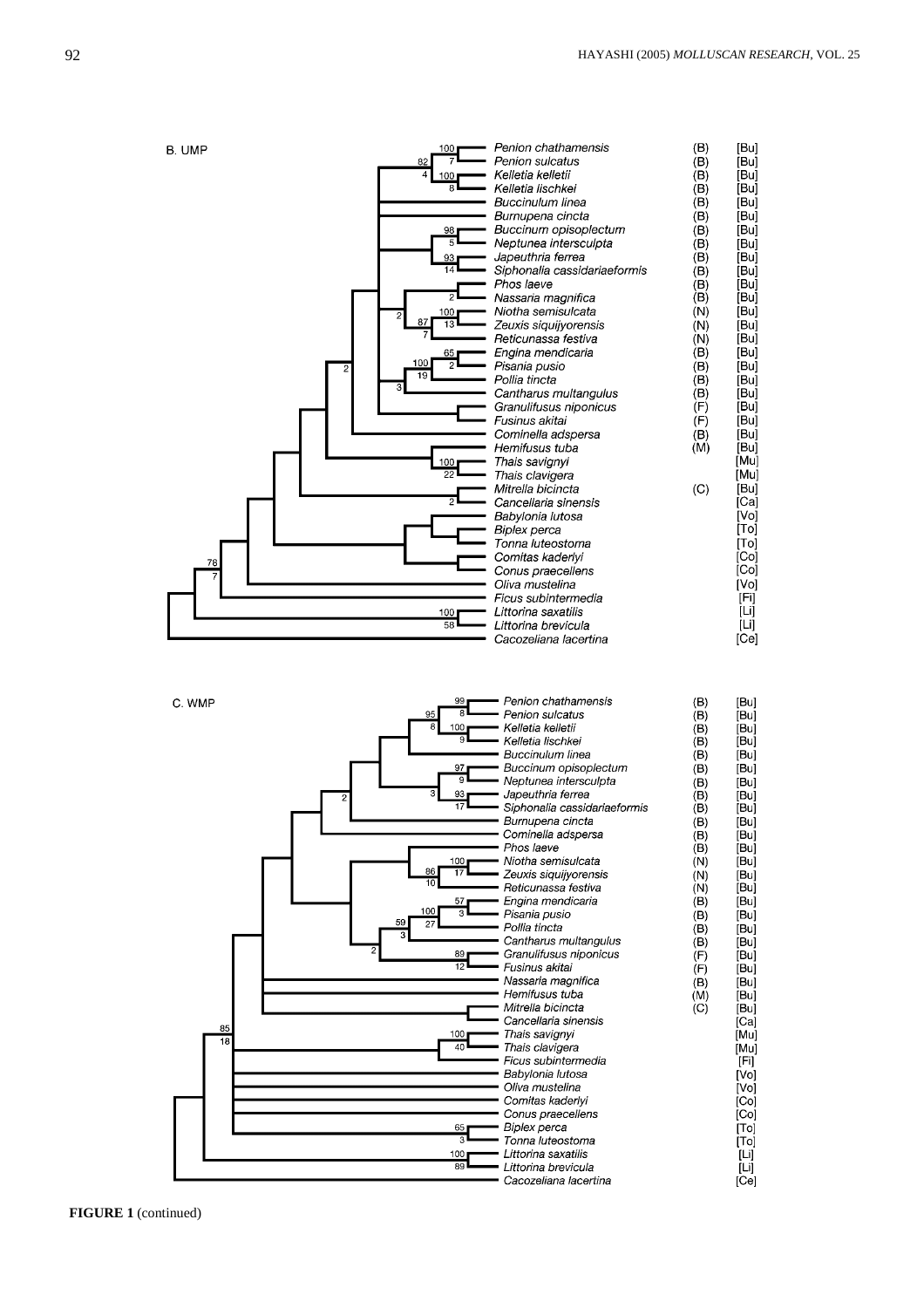

- 0.1 substitutions/site

### **FIGURE 1** (continued)

Hierarchical likelihood ratio tests (Huelsenbeck and Crandall 1997) indicated that the TVM+I+G model with unequal base frequencies was the most appropriate model for subsequent ML analysis. Estimates of the base frequencies and substitution rates under this model were as follows:  $A =$ 0.3678, C = 0.1092, G = 0.1324, T = 0.3906, A to C = 1.6094, A to T = 1.5099, C to G = 2.0108, G to T = 1.0000 and transitions (A to G and C to T)  $= 15.0897$ . The proportion of invariant sites and the gamma distribution shape parameter were estimated as 0.3436 and 0.4518, respectively.

Fig. 1 (A–D) shows the molecular phylogenetic trees generated by the NJ, UMP, WMP and ML analyses. The putative family-level groupings *Reticunassa + Niotha* + *Zeuxis* (Nassariidae) and *Thais savignyi* + *Thais clavigera* (Muricidae) were supported by high bootstrap probabilities (BP) and decay indices (DI) (For the Nassariidae,  $BP = 97\%$ in NJ, 87% in UMP and 86% in WMP;  $DI = 7$  in UMP and 10 in WMP. For the Muricidae, BP = 100% in NJ, UMP and WMP;  $DI = 22$  in UMP and 40 in WMP). In contrast, statistical support for *Granulifusus* + *Fusinus* (Fasciolariidae) was less robust ( $BP = 54\%$  in NJ, less than 50 % in UMP and 89% in WMP;  $DI = 1$  in UMP and 12 in WMP). The following buccinid clades received high bootstrap support: *Buccinum* + *Neptunea* (BP = 100% in NJ, 98% in UMP and 97% in WMP;  $DI = 5$  in UMP and 9 in WMP), *Engina* + *Pisania* + *Pollia* (BP = 100% in NJ, UMP and WMP;  $DI = 19$  in UMP and 27 in WMP) and *Penion* + *Kelletia* (BP = 99% in NJ, 82% in UMP and 95% in WMP; DI = 4 in UMP and 8 in WMP) . *Siphonalia* + *Japeuthria* was also recovered with a high statistical support ( $BP = 86\%$ ) in NJ, 93% both in UMP and WMP;  $DI = 14$  in UMP and 17 in WMP). *Babylonia* was placed remotely from the other buccinids, agreeing with the findings of Harasewych and Kantor (2002). The monophyly of the current concept of Buccinidae was violated by intercalations of nassariids and fasciolariids. In addition, most of the currently accepted restricted suprafamilial groupings were poorly resolved.

# **Discussion**

# *Buccinum* and *Neptunea*

Some workers have regarded *Buccinum* and *Neptunea* as belonging to distinct subfamilies (e.g., Powell 1929) based on the differences in the features of their operculum and radula, especially the former (*Buccinum* = ovate operculum with a median submarginal nucleus, *Neptunea* = leaf-shaped operculum with terminal nucleus). Anatomically, however, they are very similar and differ only by the extent of the development of the gland of Leiblein and the presence of an oesophageal caecum (Harasewych and Kantor 2002). Their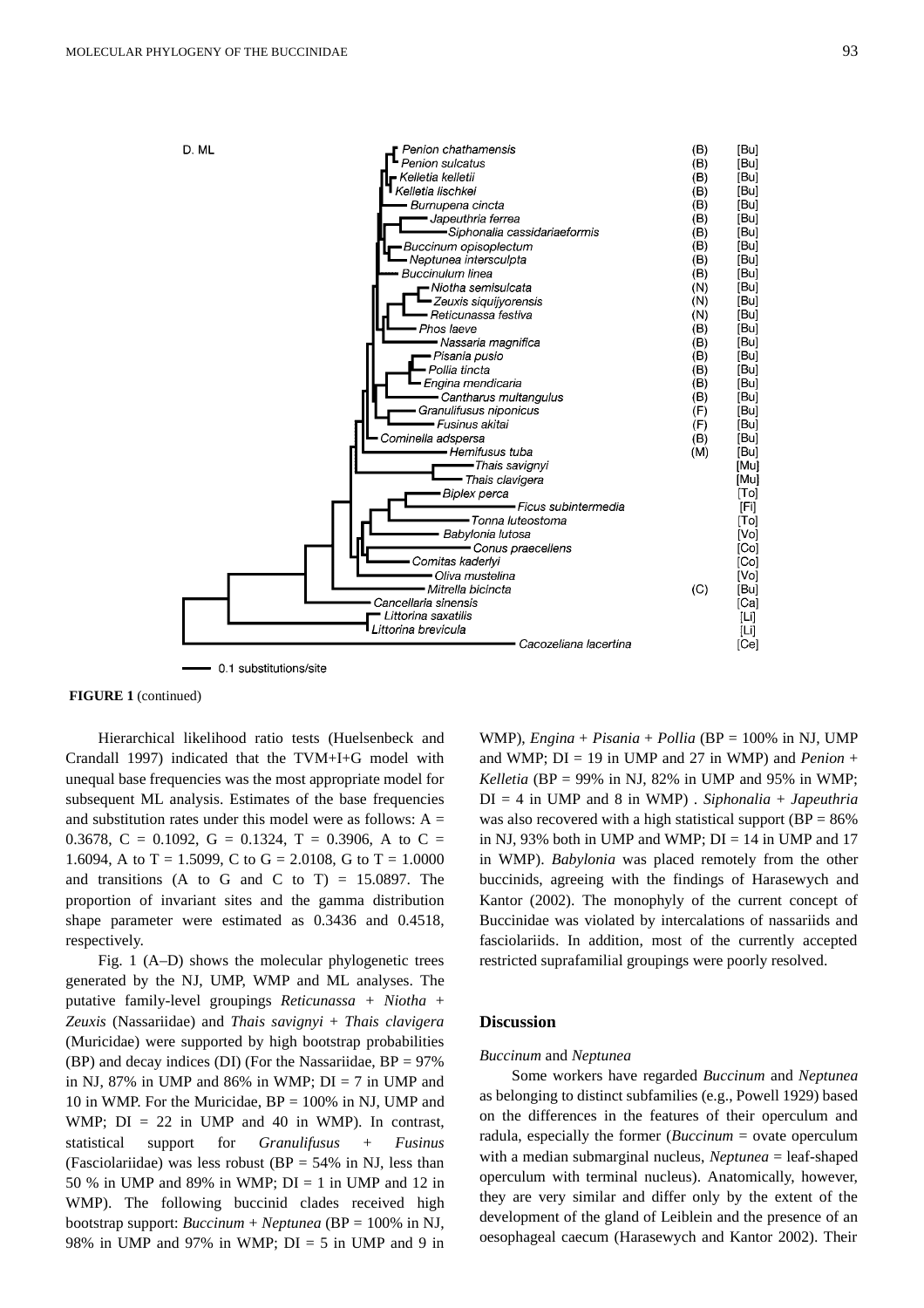fossil records begin at approximately the same time and within the same geographic area (late Eocene–early Oligocene of the northwest Pacific, Amano 1997; Titova 1994). These lines of evidence are consistent with their robust clustering in the present analysis. Calibrating the molecular clock with the fossil record and the evolutionary rate along the lineage led to the estimate of 0.15% / million years (myr). The bootstrap value for this clade in the partial COI tree (Harasewych and Kantor 2002) was less than 50%, due, possibly, to the dearth of synapomorphic mutations or saturation in this part of the gene.

Based on similarities in radula dentition, Powell (1951) argued for the close affinity of *Buccinum* and *Burnupena* and considered that the latter genus originated in the northern hemisphere and then invaded the southern hemisphere. In the present analysis, *Burnupena* is closer to the southern ocean genera than to *Buccinum*. *Burnupena*'s fossil record is very poor and geologically recent (from the Pliocene onwards, R. N. Kilburn, personal communication). However, the split is relatively deep, based on the genetic divergence, which is almost equivalent to that between *Buccinum* and *Neptunea*. The discordance between the age rank and the clade rank may be due to the lack of a fossil record or the dearth of more closely related genera in the present analysis.

### *Engina + Pisania + Pollia* (Pisaniinae)

The Pisaniinae comprise three morphological groups: those around the genera *Engina, Pisania* and *Cantharus* (Vermeij 2001). In this subfamily, the generic and subgeneric allocations have largely depended on shell morphology and in particular on features of the aperture (Cernohorsky 1975). In the analysis, the monophyly of *Engina* + *Pisania* + *Pollia* is well supported, but the branching order of the three is rather unstable. This clade further clusters with *Cantharus multangulus* (Philippi*,* 1848), however, statistical support for overall pisaniine monophyly is somewhat weak ( $BP = less$ ) than 50% in NJ and UMP and 59% in WMP;  $DI = 3$  in both UMP and WMP). Although denser taxonomic sampling is required, a basal paraphyly of the *Cantharus* group with respect to the other two groups is suggested. This is consistent with the fact that Palaeogene pisaniines consist mostly of the *Cantharus* group (Vermeij 2001).

Cernohorsky (1971) referred to the possibility of a pisaniine affinity of *Phos*. However, such a relationship was not detected in the analysis. The generic assignment for pisaniine species should be assessed by multiple sequence sampling per genus, because the diagnostic features of genera (e.g., sculpture and apertural ornamentation) do not seem to be very stable.

# *Penion* and *Kelletia*

This group exhibits higher genetic proximity than any other pair of buccinid genera, in spite of the disjunction of current distribution. It is concordant with both morphological (anatomical and shell) and paleontological evidence. Powell (1929) noted close shell and radula characters, Wenz (1943) treated *Penion* as a subgenus of *Kelletia* and Ponder (1973) stated that there are no major anatomical differences between these two taxa. The oldest fossil record of *Penion* is in the early Palaeocene of New Zealand (*Penion proavitus* (Finlay & Marwick, 1937)) and the genus probably reached South America in the late Oligocene–early Miocene (*P. subreflexus* (Sowerby, 1846) and *P. subrectus* (von Ihering, 1899)) by virtue of enhancement of the Antarctic circumpolar current (Beu *et al.* 1997). The first credible *Kelletia* in North America is *K. posoensi*s (Anderson and Martin, 1914) in the early Miocene, as the Paleogene species of *Kelletia* reported in Ruth (1942) are highly dubious (L. Groves, personal communication). In the 16S tree, no significant rate difference was detected between the *Buccinum* + *Neptunea* and the *Penion* + *Kelletia* lineages. Applying the substitution rate in the *Buccinum* + *Neptunea* lineage (0.15% / myr), the divergence date of *Penion* and *Kelletia* is estimated to be about 24 Ma. An integration of paleontological and molecular evidence suggest the possibility that extant *Kelletia* may have been derived from the New Zealand *Penion via* South America, during the late Oligocene–early Miocene. Using the same substitution rate as above, the divergence date between the North American and Japanese *Kelletia* is estimated to be about 8.6 Ma. This value agrees approximately with the first record of fossil *Kelletia* in Japan (*K. brevis* (Ozaki, 1954), late Miocene, Tomida 1996), although recent examination of available fossil material seems to extend this date further back (Y. Kurihara, pers. com.). These lines of evidence suggest that the genus *Kelletia* may have had the same migration history as *Littorina, Nucella* and *Lirabuccinum*, i.e., moving from the eastern to the western Pacific (e.g., Amano and Vermeij 2003).

#### Buccinulinae and the 'southern ocean genera'

Ponder (1973) stated that the stomach of *Buccinulum* is very like that of *Penion*. The monophyly of Buccinulinae (*sensu* Powell 1951) was recovered in the NJ and WMP tree, although statistical support was rather weak. In the ML tree, another southern genus, *Burnupena* replaced *Buccinulum* as sister to the *Penion* + *Kelletia* clade. However, the likelihood of a constrained tree enforcing the monophyly of the Buccinulinae was nearly as good as the best tree (difference in - log likelihood (- ln L) = 2.20365 and the P value of SH test =  $0.9660$ ; Table 4). According to Cernohorsky (1971), the rachidian of juvenile *Burnupena* specimens is similar to that of *Buccinulum* and may provide evidence for a relationship between *Burnupena* and buccinulines*.* A detailed anatomical study of *Burnupena* could also shed light on the relationships of this genus*.* The constrained tree enforcing the monophyly of the Buccinulidae (*sensu* Powell 1951) was inferior to the best tree (difference in - ln  $L =$ 21.99485 and the P value of SH test = 0.3695; Table 4). However, excluding *Phos* from the latter constraint improved the likelihood score (difference in - ln  $L =$ 10.12716 and the P value of SH test = 0.6261; Table 4).

Removal of ambiguous parts of the alignments is an issue that must be faced with RNA data, even though information is clearly lost. For example, although not so robust in the phylogenetic trees, the affinity of a buccinulids + *Burnupena* + boreal taxa (*Neptunea* and *Buccinum*) was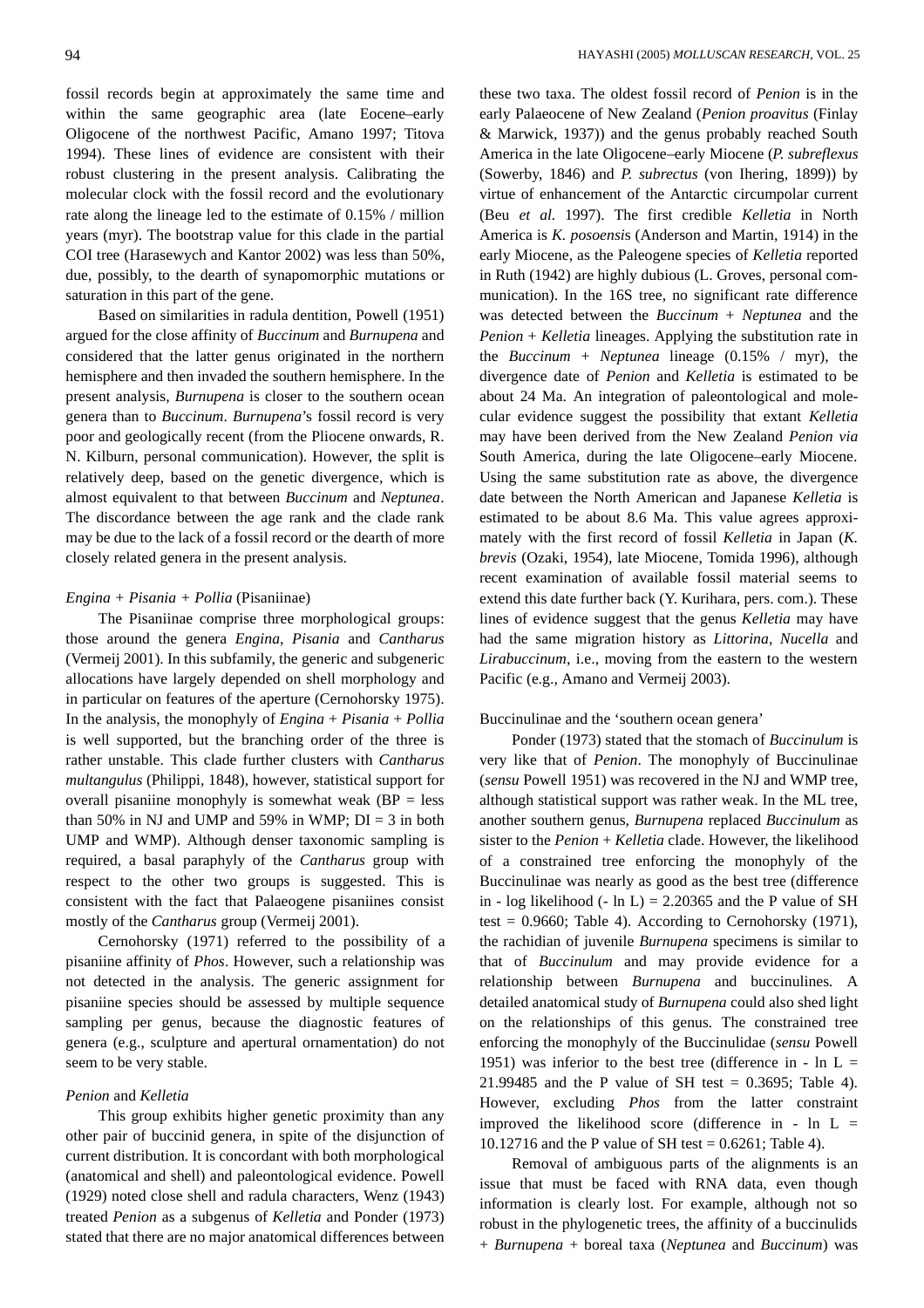suggested by the relatively low sequence differences and unambiguously aligned sequences for these groups resulted in about 1,300 bp lengths (data not shown). The excision of the ambiguously aligned regions, when a broad array of neogastropod taxa is aligned, results in the exclusion of synapomorphic sites for subordinate groups, such as the latter taxa. Therefore, their affinity may be obscured in a standard phylogenetic analysis.

Kantor (2003) successfully discriminated most families of Buccinoidea by stomach characters, but failed to separate the Buccinulidae from some boreal buccinids, *Colus gracilis* (da Costa, 1778) and *Siphonorbis danielsseni* (Friele, 1879). Unfortunately, these latter species were not included in this study. However, these lines of evidence, both from morphological and molecular aspects, are suggestive of a southern-boreal kinship at some level.

# Remarks on other genera

*Siphonalia* + *Japeuthria* received fairly high bootstrap support, as shown in the results. However, preliminary analysis of the complete mitochondrial 12S rRNA gene sequences (including most of OTUs in the present analysis) did not recover their grouping, whereas all of the remnant clades supported in the 16S trees were also highly supported in the 12S trees. With the exclusion of *Siphonalia*, *Japeuthria* directly clustered with the clade *Buccinum* and *Neptunea* (BP = 55% in NJ, less than 50% in both UMP and WMP). It should be noted that the radula of *Japeuthria* has hexa-cuspid central and tricuspid lateral teeth, which are similar to those of *Burnupena* and *Buccinum* (Cernohorsky 1971). In contrast, with the exclusion of *Japeuthria*, *Siphonalia* moved to a more basal position with *Nassaria* (no significant statistical support for the clustering of these taxa). Finlay (1928) included *Siphonalia* in his Buccinulidae under the subfamily Siphonaliinae. However, no sign of their relatedness was obtained through the analyses or in the preliminary 12S trees.

The photine radula consists of tricuspid central teeth with a loop-like basal extension and bicuspid lateral teeth (Cernohorsky 1971). As far as the present data show, no affinity of the two photine genera (*Phos* and *Cominella*) was detected. *Nassaria* has a unique rachidian (rectangular, much wider than high, 7–10 cusps) for the Buccinidae, but is often assigned to the Photinae, probably due to a shared shell feature and simple bicuspid lateral teeth (Cernohorsky 1981). Anatomically, Kantor (2003) claimed that the stomach of *Nassaria* resembles that of the Nassariidae as well as that of *Clea*. In the analysis, *Phos* and nassariids formed a clade in the NJ and WMP tree. *Phos* and *Nassaria* clustered in the UMP tree as a sister group of nassariids. These two genera appeared in the ML tree as a paraphyletic grade with respect to the nassariid clade. Thus, the affinity of *Phos*, *Nassaria* and the Nassariidae were suggestive although statistical support was rather low in the present analysis.

#### Relationships at the interfamilial level

The Buccinidae (especially Buccinulinae) occupy a more derived position than other Neogastropoda in all the tree-making methods, supporting the view of Kantor (2002), where he stressed the advanced features of the Buccinidae. All the topologies generated by the three methodologies showed a more or less paraphyletic Buccinidae, whereas the monophyly of the Buccinidae *s. l.* was recovered in the ML tree.

*Babylonia* and *Oliva* did not cluster directly (exclusively) in any of the tree-making methods as demonstrated by Harasewych and Kantor (2002), however, *Babylonia* showed closer affinity to volutoidean than to other Buccinidae and a constrained tree imposing the monophyly of *Babylonia* and *Oliva* was almost as good as the best tree (difference in - ln L =  $0.87165$  and the P value of SH test = 0.9555; Table 4).

| TABLE 4. Shimodaira-Hasegawa (SH) test for resultant and hypothesized trees. |  |  |  |  |
|------------------------------------------------------------------------------|--|--|--|--|
|                                                                              |  |  |  |  |

|                                          | $- \ln L$   | differences in - ln L | P value of SH test |
|------------------------------------------|-------------|-----------------------|--------------------|
| Resultant trees                          |             |                       |                    |
| ML                                       | 11507.20261 | (best)                |                    |
| <b>UMP</b>                               | 11524.16047 | 16.95786              | 0.5115             |
| <b>WMP</b>                               | 11527.12336 | 19.92076              | 0.4211             |
| NJ                                       | 11528.28123 | 21.07862              | 0.4085             |
| <b>Hypothesized trees</b>                |             |                       |                    |
| Buccinidae s. s.                         | 11511.68723 | 4.48462               | 0.8720             |
| Buccinoidea                              | 11513.10886 | 5.90626               | 0.8166             |
| Buccinulinae                             | 11509.40625 | 2.20365               | 0.9660             |
| Buccinulidae                             | 11529.19746 | 21.99485              | 0.3695             |
| Buccinulidae (without <i>Phos</i> )      | 11517.32976 | 10.12716              | 0.6261             |
| Riedel                                   | 11532.61301 | 25.41041              | 0.2765             |
| Neogastropoda                            | 11513.14054 | 5.93794               | 0.8313             |
| $(Neogastropoda + Ficoidea) + Tonnoidea$ | 11515.33438 | 8.13177               | 0.7801             |
| $Bab$ ylonia + Oliva                     | 11508.07425 | 0.87165               | 0.9555             |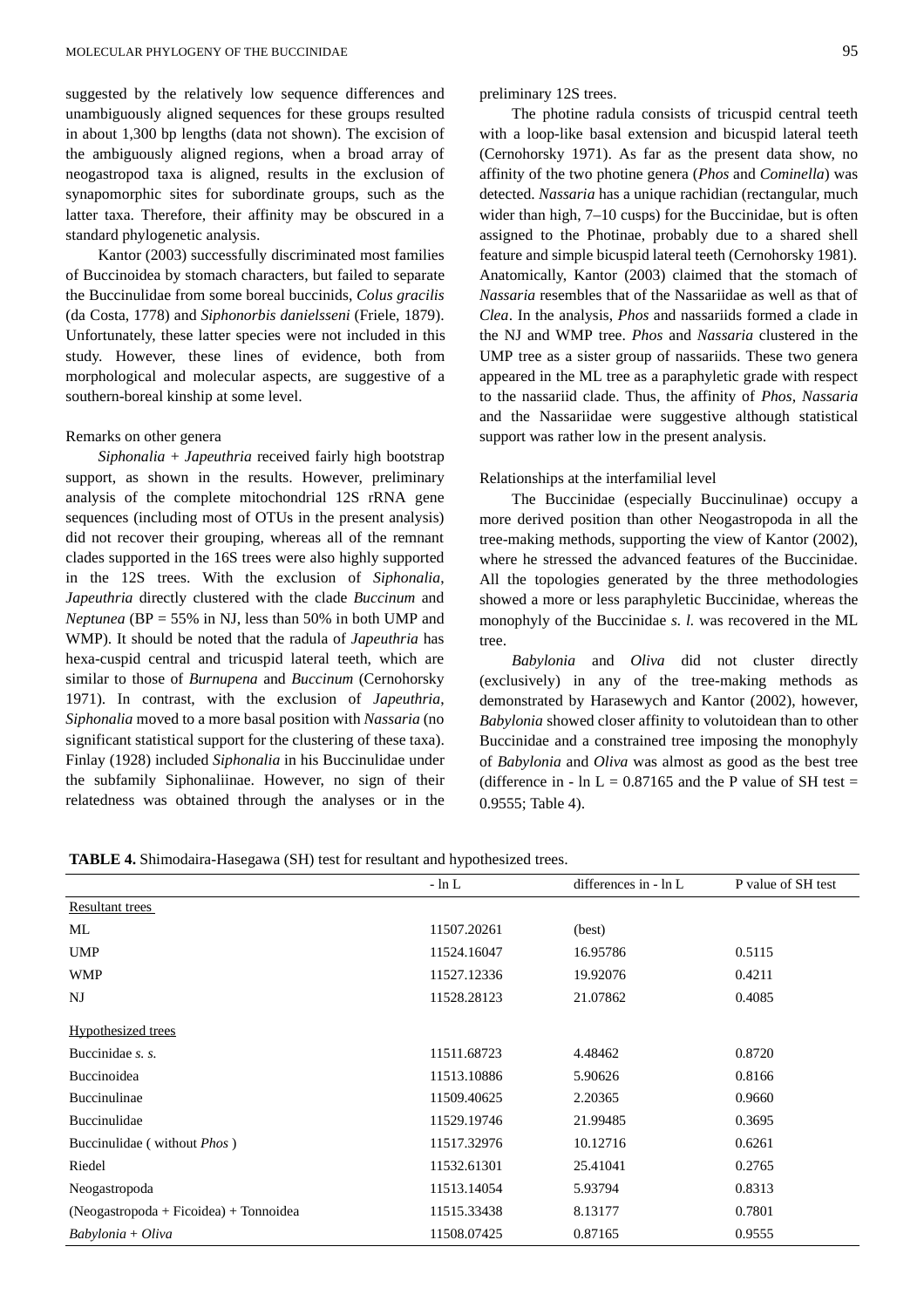The monophyly of Neogastropoda was interrupted by the intervention of Tonnoidea/Ficoidea in all the phylogenies as is seen in some molecular phylogenetic trees in Riedel (2000) and Colgan *et al.* (2003). However, a ML tree enforcing the monophyly of Neogastropoda was slightly inferior to the ML tree (difference in -  $\ln L = 5.93794$  and the P value of SH test = 0.8313; Table 4). Riedel (1994, 2000) claimed that Ficoidea was closer to Neogastropoda than to Tonnoidea. A hypothesized tree incorporating that scenario was as good as the latter hypothesized tree (difference in - ln  $L = 8.13177$  and the P value of SH test = 0.7801; Table 4). In contrast, a ML tree constrained to be consistent with cladograms in Riedel (2000) (Fig. 2) was the most inferior amongst hypothesized trees tested in the analysis (difference in - ln L = 25.41041 and the P value of SH test =  $0.2765$ ; Table 4). Judging from a relatively better likelihood score of the hypothesized tree for the relationship of ((Neogastropoda + Ficoidea) + Tonnoidea), a cluster of the Columbellidae and Fasciolariidae seems to be responsible for the lower likelihood score of Riedel's (2000) tree.

Thus, branching order was unstable at the interfamilial level and the low differences in likelihood among the alternative hypothesized trees suggest limited resolving power of the present data at this phylogenetic depth. This needs re-examination with an expanded dataset (in both the number of genes and taxonomic sampling density) to clarify the origin of the Buccinidae and the relationship among its constituent genera.



**FIGURE 2.** A constrained ML tree that is consistent with cladograms in Riedel (2000) with his taxonomic scheme beside the tree.

#### **Acknowledgements**

I am grateful to Seiji Nagai (Kushimoto, Wakayama, Japan), Shoichi Kimura (Miya Fishery High School), Hideyuki Kurono (Kanesu, Co., Ltd.), Yoshiki Inagaki (Isshiki, Aichi, Japan), Tsutomu Isobe (Isshiki, Aichi, Japan), Kenya Okumoto (Ohgata, Kochi, Japan), Hiroshi Nagano (Kochi, Japan), Philip Poland (Florida), Norman B. Potter (Shell Study Center, New Zealand), Brian Hayes (Port Elizabeth, South Africa) and Kathleen & Joseph Kalohi (Los Angeles) for donating the specimens used in this work. Thanks are also due to Hirofumi Kubo (Yaeyama Branch, Okinawa Prefectural Fisheries Experiment Station) for providing sampling tips on Okinawa Island and and to Hiromi and Dan Yoshimoto for offering information on buccinids of the western coast of the USA. I am greatly indebted to Geerat P. Vermeij (University of California at Davis), Richard N. Kilburn (Natal Museum, South Africa), Lindsey Groves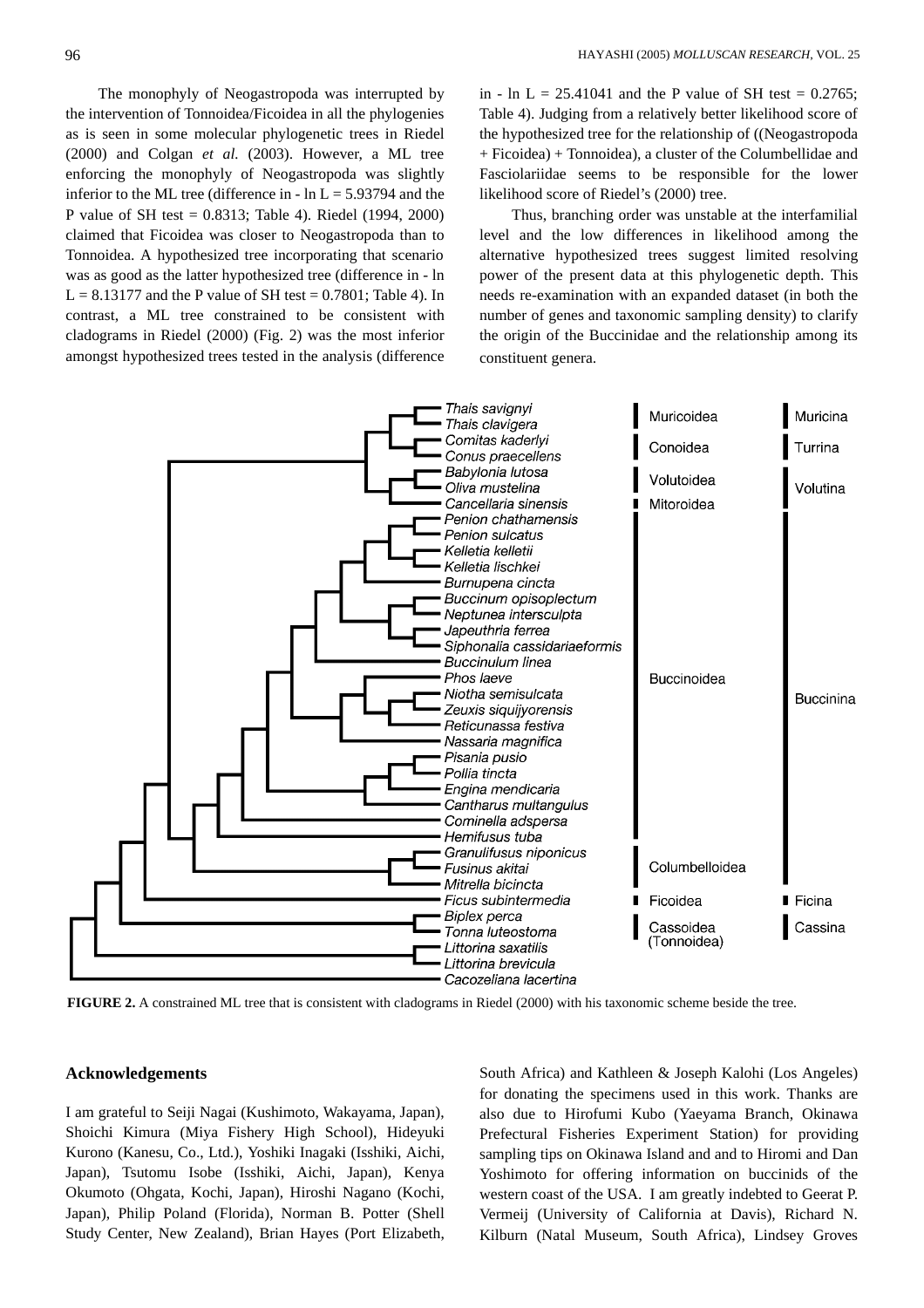(Natural History Museum of Los Angeles County), Alan Beu (Institute of Geological and Nuclear Sciences, New Zealand), Yukito Kurihara (Saitama Museum of Natural History), Kazutaka Amano (Joetsu University of Education) for invaluable information on the fossil records and to Paul Callomon (Academy of Natural Science of Philadelphia) for providing relevant help with nomenclature. I would like to express my gratitude to Tomowo Ozawa (Nagoya University) for numerous discussions and valuable advice. Winston Ponder (Australian Museum) and an anonymous reviewer are thanked for their suggestions and improvements recommended to the manuscript. This work was supported by the Grant-in-aid for JSPS Fellows (No. 90002052) and for Scientific Research [Wakate B] (No. 16740292) to S.H. from the Ministry of Education, Culture, Sports, Science and Technology (MEXT) of Japan.

#### **References**

- Amano, K. (1997) Biogeography of the genus *Neptunea* (Gastropoda: Buccinidae) from the Pliocene and the lower Pleistocene of the Japan Sea borderland. *Paleontological Research*, 1, 274–284.
- Amano, K. & Vermeij, G.J. (2003) Evolutionary adaptation and geographic spread of the Cenozoic buccinid genus *Lirabuccinum. Journal of Paleontology*, 77, 863–872.
- Bandel, K. (1993) Caenogastropoda during Mesozoic times. *Scripta Geologica Special Issue*, 2, 7–56.
- Beu, A.G., Griffin, M. & Maxwell, P.A. (1997) Opening of Drake passage gateway and late Miocene to Pleistocene cooling reflected in Southern ocean molluscan dispersal: evidence from New Zealand and Argentina. *Tectonophysics*, 281, 83–97.
- Boore, J.L. & Brown, W.M. (1994) Complete DNA sequence of the mitochondrial genome of the black chiton, *Katharina tunicata*. *Genetics*, 138, 422–443.
- Boore, J.L. & Brown, W.M. (1995) Complete sequence of the mitochondrial DNA of the annelid worm *Lumbricus terrestris*. *Genetics*, 141, 305–319.
- Cernohorsky, W.O. (1971) Indo-Pacific Pisaniinae (Mollusca: Gastropoda) and related buccinid genera. *Records of the Auckland Institute and Museum*, 8, 137–167.
- Cernohorsky, W.O. (1975) Supplementary notes on the taxonomy of buccinid species of the subfamily Pisaniinae. *Records of the Auckland Institute and Museum*, 12, 175–211.
- Cernohorsky, W.O. (1981) The family Buccinidae. Part 1. The genera *Nassaria, Trajana*, and *Neoteron*. Monographs of Marine Mollusca, No.2, 1–52.
- Colgan, D.J., Ponder W.F., Becham, E. & Macaranas, J.M. (2003) Gastropod phylogeny based on six segments form four genes representing coding or non-coding and mitochondrial or nuclear DNA. *Molluscan Research*, 23, 123–148.
- Felsenstein, J. (1985) Confidence limits on phylogenies: An approach using the bootstrap. *Evolution*, 39, 783–791.
- Finlay, H.J. (1928) The recent mollusca of the Chatham Islands. *Transactions and Proceedings of the New Zealand Institute*, 59, 232–286.
- Harasewych, M.G. (1998) Family Buccinidae. *In*: Beesley, P.L., Ross, G.J.B. & Wells, A. (Eds.), *Mollusca: The Southern Synthesis*. *Fauna of Australia* vol.5, part B*,* CSIRO Publishing, Melbourne, pp. 825–827.
- Harasewych, M.G., Adamkewicz, S.L., Blake, J.A., Saudek, D., Spriggs, T. & Bult, C.J. (1997) Neogastropod phylogeny: A molecular perspective. *Journal of Molluscan Studies*, 63, 327–351.
- Harasewych, M.G. & Kantor, Y.I. (2002) On the morphology and taxonomic position of *Babylonia* (Neogastropoda: Babyloniidae). *Bollettino Malacologico Supplemento*, 4, 19–36.
- Hatzoglou, E., Rodakis, G.C. & Lecanidou, R. (1995) Complete sequence and gene organization of the mitochondrial of the land snail *Albinaria coerulea*. *Genetics*, 140, 1353–1366.
- Higo, S., Callomon, P. & Goto, Y. (1999) *Catalogue and Bibliography of the Marine Shell-bearing Mollusca of Japan*. Elle Scientific Publication, Osaka, Japan, 749 pp.
- Huelsenbeck, J.P. & Crandall, K.A. (1997) Phylogeny estimation and hypothesis testing using maximum likelihood. *Annual Review of Ecology and Systematics*, 28, 437–466.
- Kantor, Y.I. (1996) Phylogeny and relationships of Neogastropoda. In: Taylor, J.D. (Ed.), *Origin and Evolutionary Radiation of the Mollusca*. Oxford University Press, Oxford, pp. 221–230.
- Kantor, Y.I. (2002) Morphological prerequisites for understanding neogastropod phylogeny. *Bollettino Malacologico Supplemento*, 4, 161–174.
- Kantor, Y.I. (2003) Comparative anatomy of the stomach of Buccinoidea (Neogastropoda). *Journal of Molluscan Studies*, 69, 203–220.
- Kimura, M. (1980) A simple method for estimating evolutionary rates of base substitutions through comparative studies of nucleotide sequences. *Journal of Molecular Evolution*, 16, 111–120.
- Kuroda, T., Habe, T. & Oyama, K. (1971) *The Sea Shells of Sagami Bay*. Maruzen, Tokyo, 1297 pp.
- Lydeard, C., Holznagel, W.E., Schnare, M.N. & Gutell, R.R. (2000) Phylogenetic analysis of molluscan mitochondrial LSU rDNA sequences and secondary structures. *Molecular Phylogenetics and Evolution*, 15, 83–102.
- McArthur A.G. & Koop, B.F. (1999) Partial 28S rDNA sequences and the antiquity of hydrothermal vent endemic gastropods. *Molecular Phylogenetics and Evolution*, 13, 255–274.
- Palumbi, S., Martin, A., Romano, S. & McMillan, W.O. (1991) *The Simple Fool's Guide to PCR Version 2.0*. Department of Zoology and Kewalo Marine Laboratory, University of Hawaii, 47 pp.
- Ponder, W.F. (1973) A review of the Australian species of *Penion* Fischer (Neogastropoda: Buccinidae). *Journal of Malacological Society of Australia*, 2, 401–428.
- Ponder, W.F. (1974) The origin and evolution of the Neogastropoda. *Malacologia*, 12, 295–338.
- Ponder, W.F. & Warén, A. (1988) Appendix. Classification of the Caenogastropoda and Heterostropha — a list of the familygroup names and higher taxa. *Malacological Review Supplement*, 4, 288–326.
- Ponder, W.F. & Lindberg, D.L. (1997) Towards a phylogeny of gastropod molluscs: An analysis using morphological characters. *Zoological Journal of the Linnean Society*, 119, 83–265.
- Posada, D. & Crandall, K.A. (1998) Modeltest: testing the model of DNA substitution. *Bioinformatics*, 14, 817–818.
- Powell, A.W.B. (1929) The recent and Tertiary species of the genus *Buccinulum* in New Zealand, with a review of related genera. *Transactions and Proceedings of the New Zealand Institute*, 60, 57–101.
- Powell, A.W.B. (1951) Antarctic and subantarctic mollusca Pelecypoda and Gastropoda. *Discovery Reports*, 26, 47–196.
- Riedel, F. (1994) Recognition of the superfamily Ficoidea Meek, 1864 and definition of the Thalassocynidae fam. nov. (Gastropoda). *Zoologische Jahrbücher Abteilung für Systematik, Ökologie und Geographie der Tiere,* 121, 457–474.
- Riedel, F. (2000) Ursprung und evolution der "höheren" Caenogastropoda. *Berliner Geowissenschaftliche Abhhandlungen Reihe E: Paläobiologie*, 32, 1–240.
- Ruth, J.W. (1942) The molluscan genus *Siphonalia* of the Pacific coast Tertiary. *University of California Publications in*